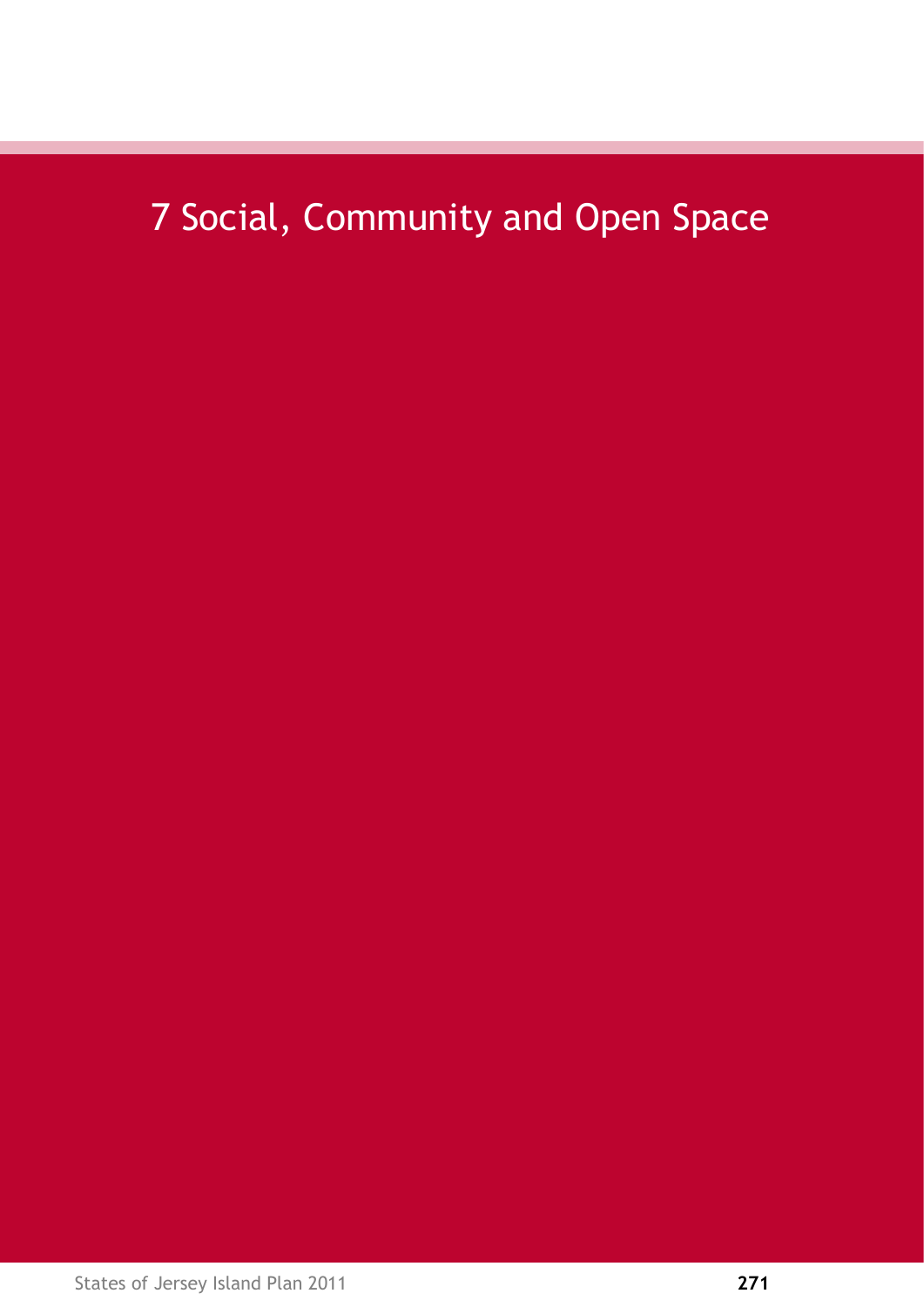# **7 Social, Community and Open Space**

# **SCO: Introduction**

**7.1** The quality of our local schools, access to essential health-care services, the identity and vibrancy of the local community, the quality of a neighbourhood's open spaces and access to sports and recreation facilities contribute to a range of social, environment and health benefits, as well as making areas more attractive to live. Comprehensive planning polices for community facilities, including open spaces are, therefore, fundamental to social inclusion, community cohesion, health and well-being.

**7.2** In a mature society, community facilities such as schools, hospitals and community buildings are normally well established, with the main requirement being for the extension or renewal of facilities, as the need arises. Occasionally, as a result of the changes to social policy or the emergence of new community initiatives, new requirements do emerge and the Island Plan must be able to respond to changing community needs over the Plan period.

**7.3** Open spaces can encourage biodiversity, promote healthy lifestyles, provide economic benefits and help combat the effects of climate change **(1)** . The quality and accessibility of Jersey's open spaces for recreation, sport and amenity value is fundamental to making the Island a distinctive place where people are able to enjoy a high quality of life. The Island Plan seeks to provide a policy framework that protects existing provision whilst also seeking to address deficiencies in the quality and extent of provision.

#### **Policy context**

**7.4** The States Strategic Plan [2009-2014](http://www.gov.je/GOVERNMENT/PLANNINGPERFORMANCE/STRATEGICPLANNING/Pages/index.aspx) sets out some key objectives related to:

- enhancing and improving health-care provision and promoting a healthy  $\bullet$ lifestyle,
- maintaining high quality education and skills,
- protecting and enhancing our natural and built environment, and
- protecting and enhancing our unique culture and identity

**7.5** All of these provide a strong strategic framework for the protection, maintenance and enhancement of the Island's community facilities, be they buildings or open spaces, that support our well-being and quality of life. In essence, the provision and quality of community facilities can have a considerable bearing on the quality of our neighbourhood, which should be somewhere we want to be and are happy to belong to.

<sup>1</sup> see CABE Space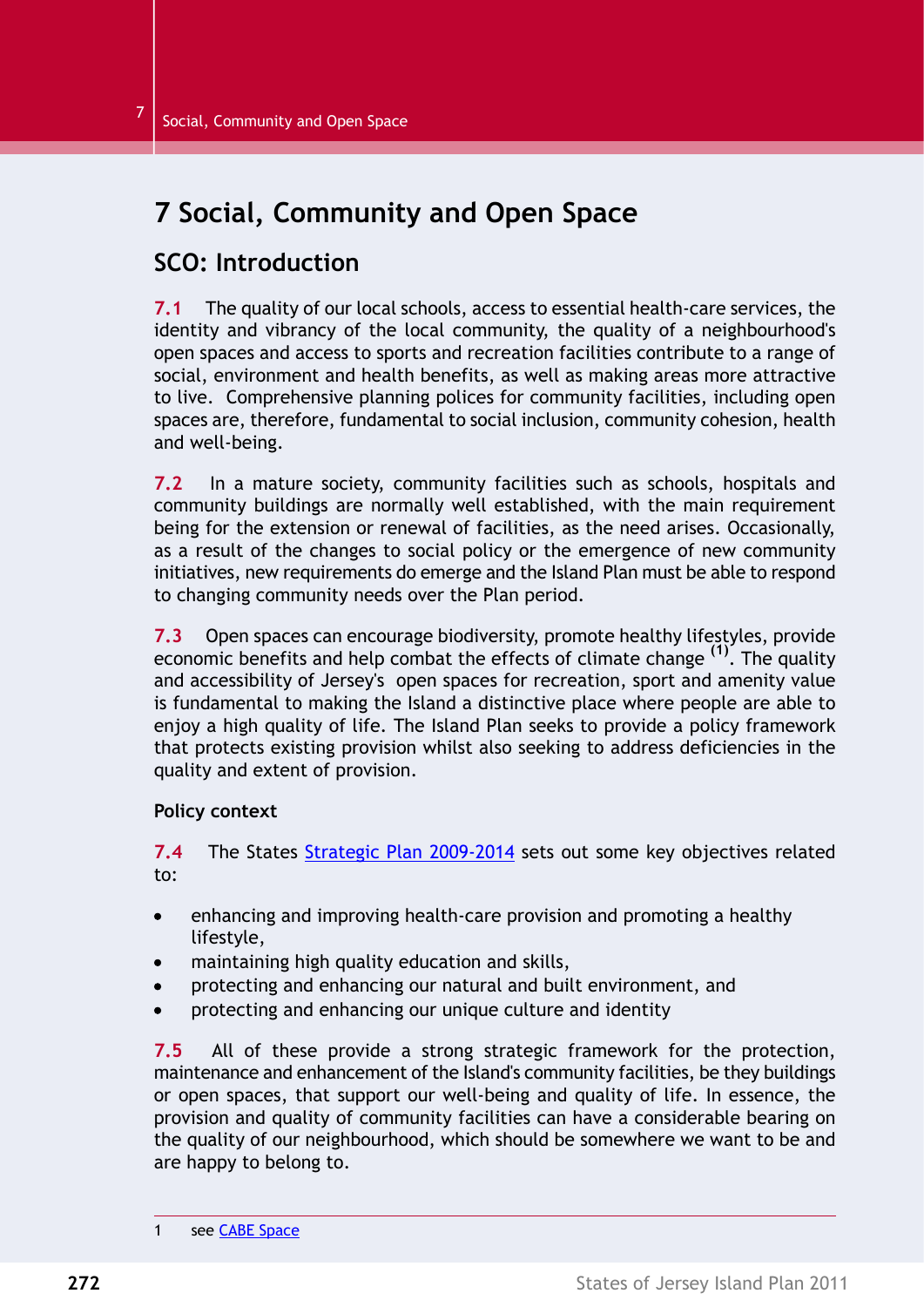**7.6** The urban focus of the Island Plan and the concentration of the Island's development needs in the Built-up Area over the Plan period, as set out in Policy SP 1 'Spatial strategy', provides even greater emphasis to ensure that access to good quality community facilities and open space, in particular, is a critical planning consideration. This is recognised in the strategic polices and objectives which have been set for the Island Plan and the Built Environment**(2)** , where there is a requirement to ensure that the Plan can contribute to the delivery of a high quality public realm.

# **SCO: Objectives and indicators**

### **Objective SCO 1**

#### **Social, community and open space objective**

1. To protect, provide and enhance community facilities and open space that meets the community's needs

### **Indicators SCO 1**

#### **Social, community and open space indicators**

- 1. Number of new community facilities provided;
- 2. Area of new open space;
- 3. Area of open space lost to development;
- 4. Extent to which deficiencies identified by the Open Space Strategy (see Proposal 22 'Open Space [Strategy'\)](#page-15-0) are made good.

# **SCO: Policies and proposals**

# **Education facilities**

**7.7** Jersey's schools and colleges are an essential element of the Island's social and economic infrastructure. They provide a service not only to the Island's young people, but also to the wider community and the local parish. Accordingly,

<sup>2</sup> see Policy SP 7 'Better by design'; Objective BE 1 'Built environment objectives'; Objective BE 2 'Regeneration of St. Helier objectives'; and Proposal 10 'Public Realm Strategy'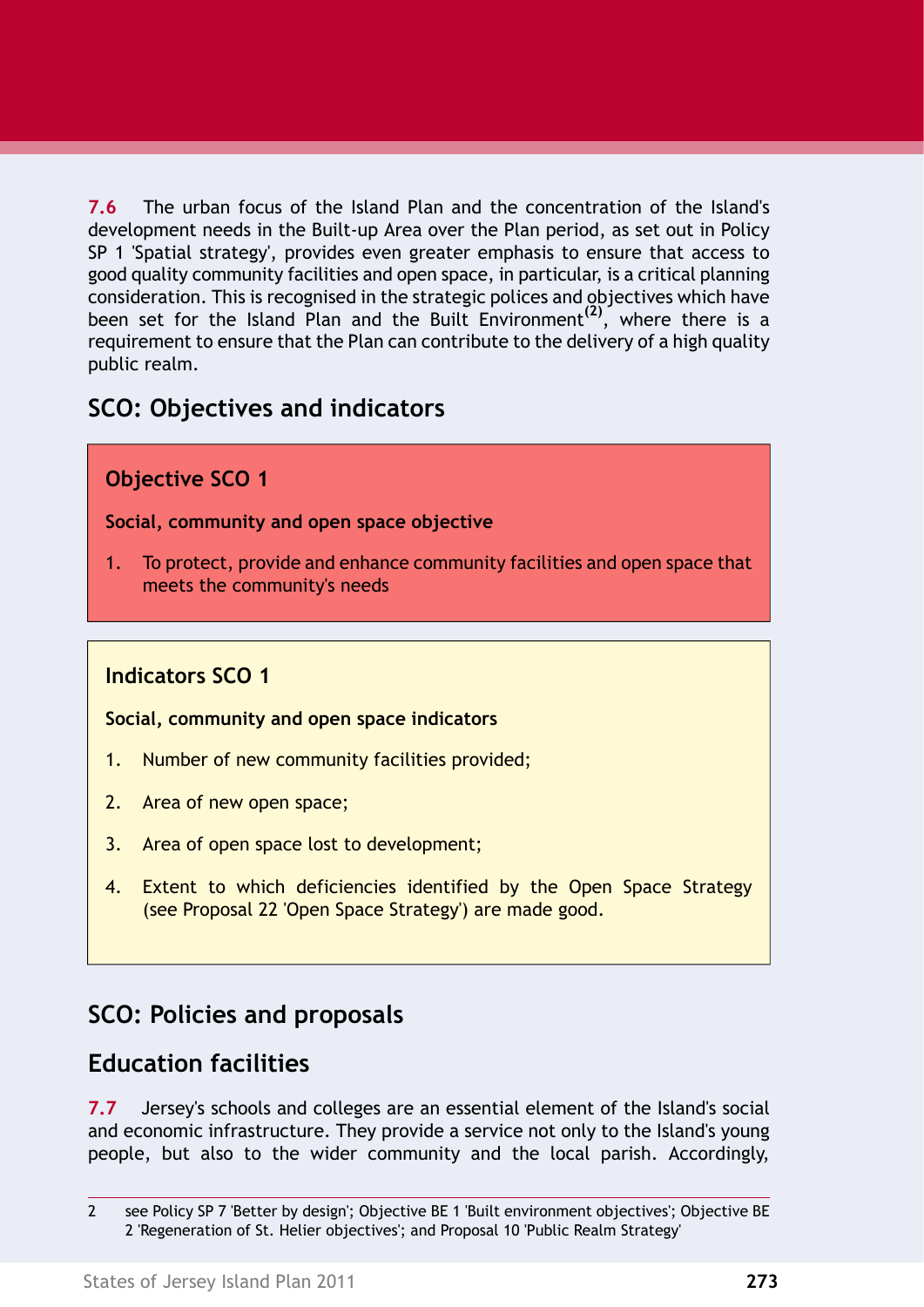educational facilities need to be close to the communities they serve and the Island Plan needs to ensure that land is available to meet the spatial requirements of both new and existing educational facilities, in relation to both buildings and open spaces. It is therefore important to make provision for the necessary spatial requirements of schools and colleges which, in Jersey, are currently assessed against the UK Department for Education (DfE) standards; and to safeguard these sites and their facilities from other forms of development.

#### **Nurseries**

**7.8** There is considered to be good evidence that supports the developmental and educational advantages for children of early years education**(3)** . Nursery or early years education aims to nurture children's natural drive to explore and engage with the world: it considers their whole range of experience, including emotions, language development, physical development, making friends and learning to look after themselves where the emphasis is on building children's confidence, independence and communication skills

**7.9** On this basis, the Minister for Education, Sport and Culture seeks to provide some free access to early years education for pre-school children. Despite an earlier States initiative, which began in the mid-1980s, comprehensive nursery school provision at each of the Island's States-owned primary schools has not been achieved and the objective of providing early years education is now to be delivered in partnership with private providers through the Jersey Early Years and Childcare Partnership**(4)**

**7.10** To help meet this objective, the Minister for Planning and Environment will support the provision and safeguarding of new and existing nursery school provision. The development of new early years establishments will need to meet the standards for such provision administered by the Jersey Child Care Trust, as well as satisfying general planning considerations as set out in Policy GD 1 'General development considerations'.

#### **Primary schools**

**7.11** Jersey has twenty-three non-fee-paying primary schools with a capacity to accommodate approximately 5,650 pupils. In addition there are two fee-paying States' primary schools (Victoria College Preparatory School and Jersey College for Girls Preparatory School) and seven private primary schools. In the 2002 Island Plan 'hotspots' of over-demand were identified and have now been addressed through

<sup>3</sup> Early Years Report S.R.5/2008 29/04/2008

<sup>4</sup> Jersey Early Years and Childcare Partnership is made up of primary school nursery classes and registered day nurseries and pre-schools from the private and voluntary sector. Members of the partnership will work with the States of Jersey to provide high quality nursery education to pre-school children at an agreed cost.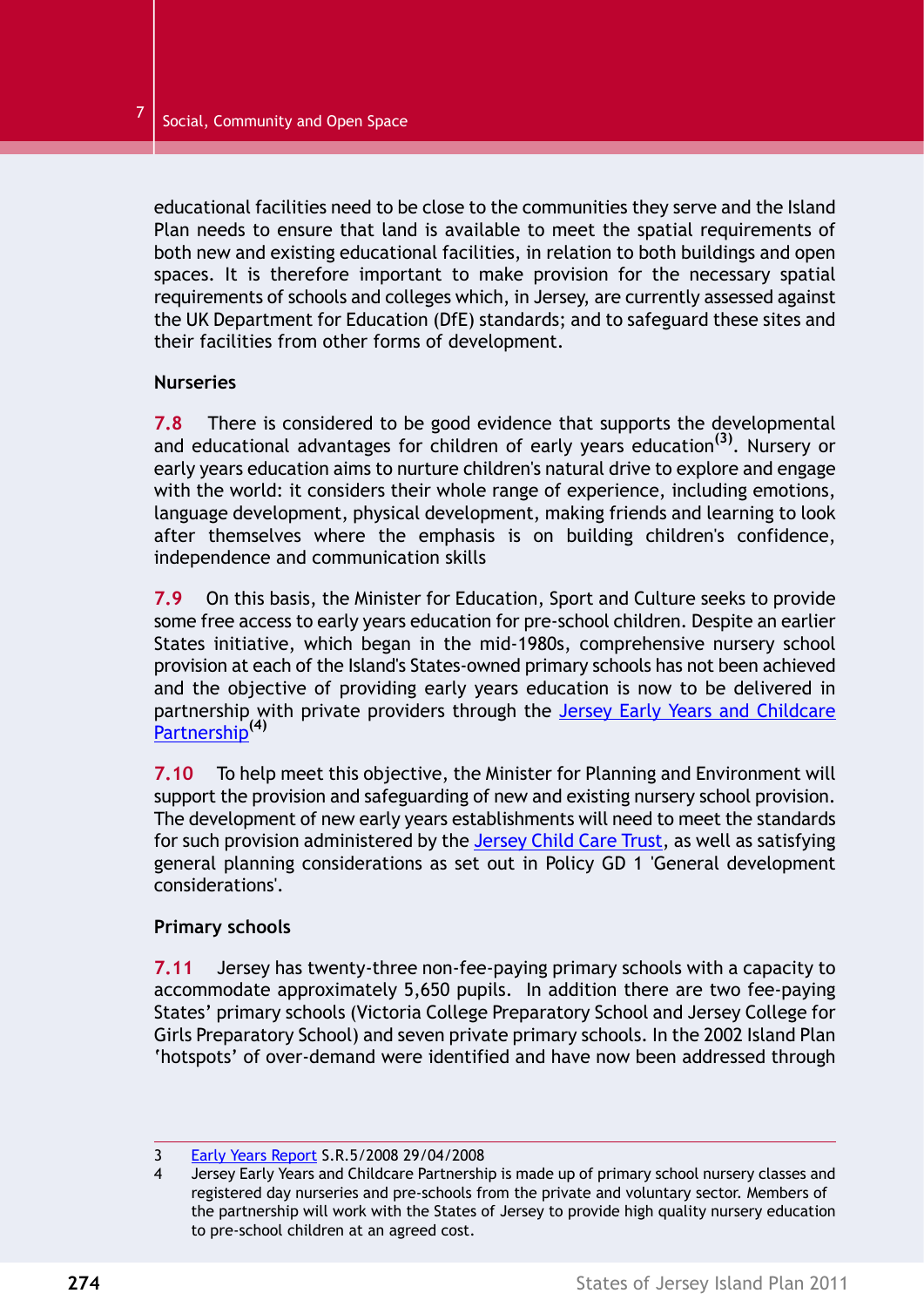the redevelopment and extension of those primary schools affected. Currently, there is a good match between the number of places available in primary schools and levels of future demand.

**7.12** The demographics of the Island suggest that a reduction in primary school pupil numbers is likely over the Plan period, spread fairly evenly across the primary sector. It is not envisaged, however, that this would result in the requirement for any primary school closure and is likely to be managed, where necessary, by a reduction in the scale of two-form entry schools.

**7.13** St Martin's Primary School, however, is an exception, where the roll is predicted to remain at 175 primary school pupils with 30 nursery places. Unfortunately the existing school and nursery is well below the minimum space standards with no further capacity on the site to extend the facilities. To address this deficiency, provision for a new primary school and nursery unit is currently included in the States capital programme, and the existing football pitch, field 327A, has been identified as being an appropriate location and of sufficient size to provide for both the new school buildings and a junior football pitch.

**7.14** Planning guidance will be provided in the form of a planning brief to determine the location of the new building, its design, form, energy efficiency, colour, materials, access and landscaping.

**7.15** Any requirement for additional playing field space will be addressed as part of any new Village Plan proposals.

**7.16** The day-to-day running of the existing school will be unaffected during the construction period and remain fully operational. This will provide for an easy transition on completion, when the old school building will revert back to the Parish for community use.

#### **Secondary schools**

**7.17** There are four non-fee-paying 11-16 secondary schools in Jersey (Les Quennevais, Le Rocquier, Haute Vallée and Grainville) with a combined capacity of approximately 3,150 pupils. In addition to the non-fee-paying secondary schools, there are two fee-paying 11-18 States' secondary schools (Victoria College and Jersey College for Girls); one non-fee-paying 14-18 secondary school (Hautlieu School); and two private 11-18 secondary schools (de la Salle College and Beaulieu Convent).

**7.18** As for the primary school sector, Island demographics indicate a falling trend in the secondary school roll over the Plan period: the number of children entering secondary school peaked in 2003 and has now levelled out. Accordingly, it is not anticipated that new secondary school provision will be required during the next ten years.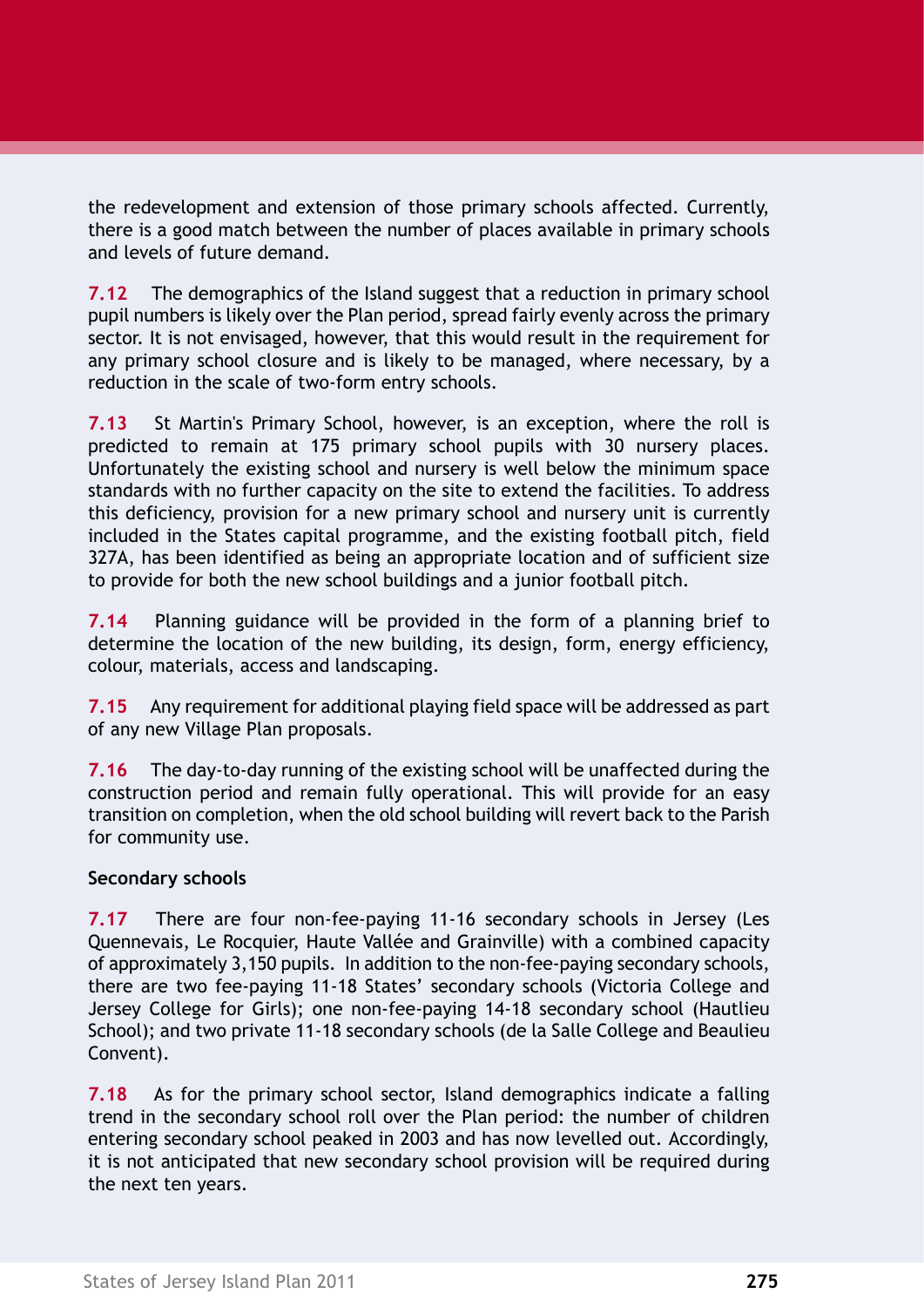**7.19** There are some local capacity issues related, in particular, to the west of the Island and Les Quennevais School. However, this can be addressed through management of the catchment area.

**7.20** Within existing secondary school provision in Jersey, there is a known deficiency in the extent of playing field provision available to Haute Vallée School: this is also evidenced by the Outdoor Open Space, Sport and [Recreation](http://www.gov.je/PlanningBuilding/LawsRegs/IslandPlan/IslandPlanReview/Pages/BackgroundPapers.aspx) Study**(5)** . To address this deficiency, it is proposed that the western half of Field 1219, immediately to the south of the school and the existing playing field, is safeguarded for this purpose.

#### **Tertiary education**

**7.21** Highlands College is the further, higher and adult education college of the States of Jersey and operates from a main campus in St Saviour with an adult education annexe at the Philip Mourant Centre in Trinity. Classes are also held at 25 other centres in the community, including The Bridge and the Welcome Centre at St Thomas' Church.

**7.22** Highlands is a Partner College of the University of Plymouth and has other university partnerships with Southampton, London South Bank and the Open University. Over 6,000 people study at the College annually, mainly on a part-time basis, and in September 2008 over 800 full-time students were recruited.

**7.23** Since D'Hautrée School, which is adjacent to the Highlands campus, was closed in 1998, the vacated buildings have been partially re-allocated to provide: a special school for children with emotional and behavioural difficulties and an expansion of Highlands College. Currently the College's exam centre is based in the permanent buildings on site and other parts of the site house temporary classroom accommodation, being used to accommodate students, and required to support the new training and educational initiatives introduced as part of the 2009 fiscal stimulus package. Additional space may be required to support the existing higher education facility at Highlands as the Education, Sport and Culture (ESC) Department seeks to improve the vocational training provision in the years ahead. The D'Hautrée site may be well-placed to meet this potential requirement and it is considered appropriate that it continue to be safeguarded for its current temporary educational use pending a review of longer-term ESC property requirements. In the event that it is deemed surplus to educational requirements, the potential for the site to be used, in whole or in part, to provide affordable homes, is identified in Policy H 1 'Category A housing sites'.

**7.24** Any development of educational facilities will, in particular, need to accord with the strategic polices of the Plan and also Policy GD 1 'General development considerations'.

<sup>5</sup> see section 6.8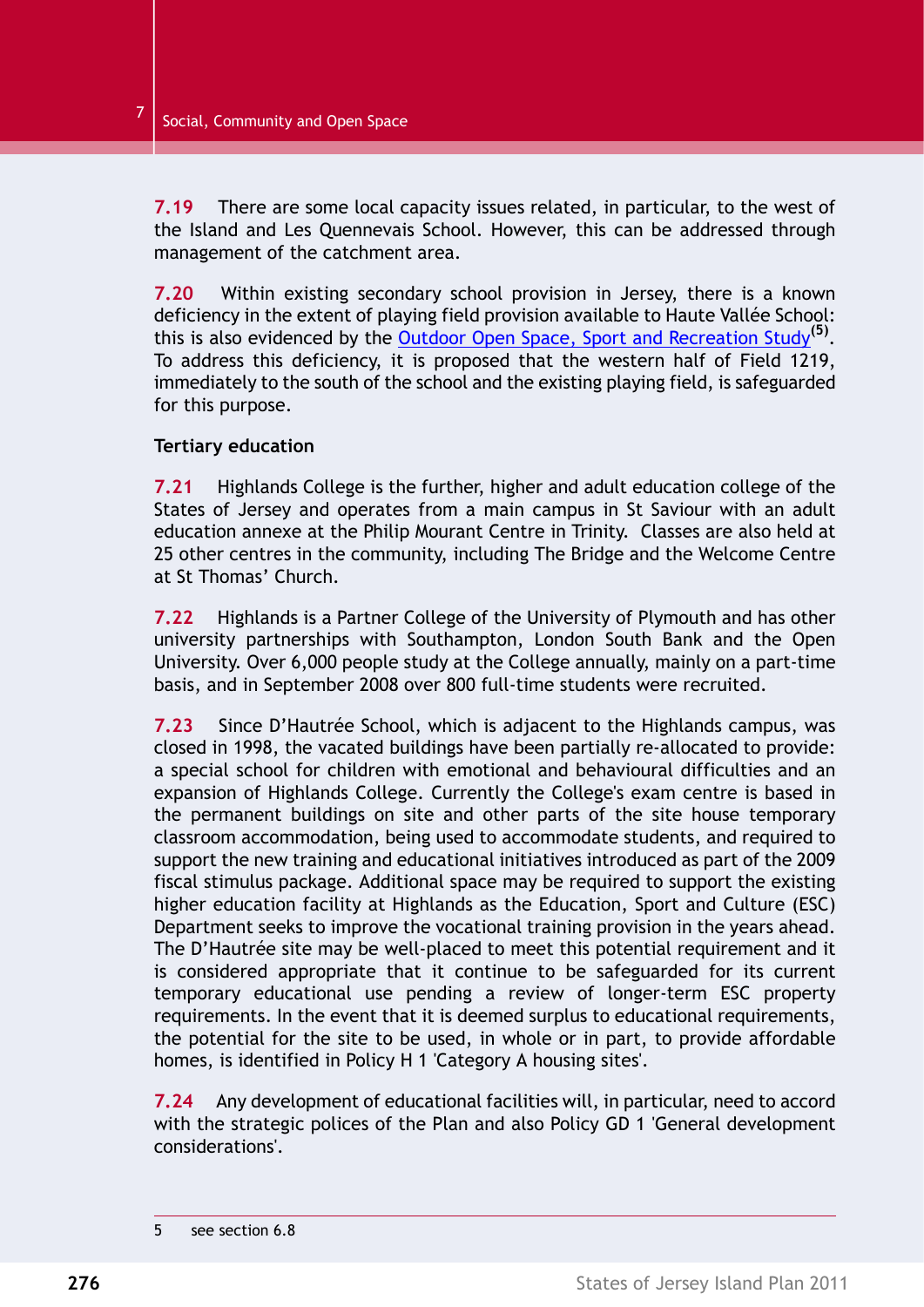# **Policy SCO 1**

### **Educational facilities**

The redevelopment of public or private educational sites and facilities for alternative uses will not be permitted except in exceptional circumstances and only where it can be demonstrated that the premises are surplus to public and private educational requirements and the wider community need.

Proposals for the development of additional educational facilities or for the extension and/or alteration of existing educational premises will be permitted provided that the proposal is,

- 1. within the grounds of existing education facilities, or
- 2. on a safeguarded site, or
- 3. within the Built-up Area.

To address deficiencies in the provision of education facilities, the following sites are safeguarded for educational use, the alternative development of which will not be permitted unless it can be demonstrated that they are no longer required for educational purposes:

- 1. Field 327A, St. Martin,
- 2. western half of Field 1219, Mont a L'Abbe, St Helier,
- 3. the former D'Hautrée School site,
- 4. part of Field 263A, Grouville,
- 5. part of Field 782, St. Ouen,
- 6. part of Field 1533, St. Helier, and;
- 7. western part (up to 2,500 sqm) of Field 525, St John

# **Healthcare facilities**

**7.25** People's health is critical to their quality of life. Increased life expectancy and emergent lifestyle-related health threats, such as that of increasing obesity, have highlighted the unsustainability of a health care system based predominantly on cure and increased cost. It is recognised that a major shift in health and social care policy is needed and the States of Jersey is working towards this, as set out in the States Strategic Plan**(6)** and the Health and Social Service Department's strategy New Directions - A Plan for Health and Wellbeing in the 21st Century**(7)** . Health and social care services are at a "crossroads". A 'blueprint' is needed to identify the best, and most effective, way to deliver the most essential services

<sup>6</sup> see objective 11. States Strategic Plan [2009-2014](http://www.gov.je/Government/Pages/StatesReports.aspx?ReportID=237)

<sup>7</sup> see Health and Social Services Business Plan 2009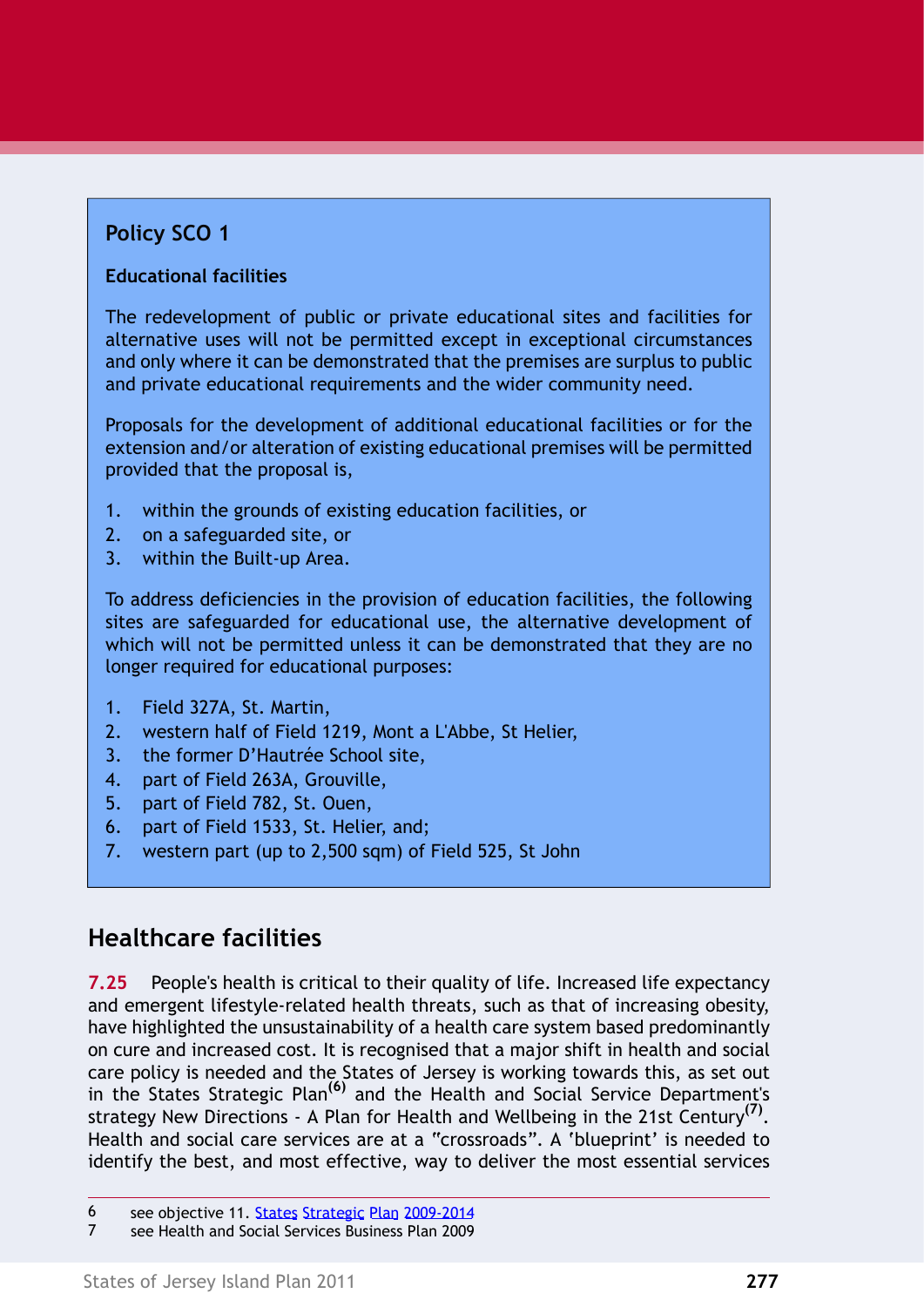in a sustainable manner into the future. The development of a strategic vision for the provision of health and social care in Jersey in the decade ahead is urgently required and will emerge during the Plan period.

**7.26** It is recognised that there is a need to put the emphasis on prevention rather than cure and to make the healthy choice the easy choice, based on three overriding policy aims:

- to promote high levels of health and wellbeing across the Island by ensuring that a healthy environment, healthy lifestyles and a high level of education prevail.
- to manage chronic diseases diabetes, depression, chronic heart failure, respiratory diseases and others - to ensure that the most efficient (in cost terms) and effective (in clinical terms) range of services is provided to patients. This will include a more effective partnership between general practice-led primary care and the secondary care sector.
- to ensure that older people enjoy long and high quality lives, living in their own homes so that they can enjoy the maximum level of independence.

**7.27** A range of supporting and subordinate strategies are required to support these fundamental policy aims and these will be supported by the Minister for Planning and Environment where they have land use planning implications, as and when they emerge during th e Plan period.

#### **Primary healthcare facilities**

**7.28** Primary healthcare facilities are represented by general practitioner surgeries, pharmacists, dentists and other important community practitioners.

**7.29** Existing primary healthcare providers have served the community well but, if their contributions are to be optimised in a new structure for health care provision in Jersey, there may need to be greater integration between them and also with secondary care, medical and social care services. This may generate a need for new, more-flexible premises and facilities over the Plan period which should be well-related to the populations that they are designed to serve and be within the Built-up Area, which would accord with Policy SP 1 'Spatial strategy'.

#### **Secondary healthcare facilities**

**7.30** Secondary healthcare facilities are presently represented by the Island's hospitals, daycare centres and clinics including the General Hospital; St Saviour's Hospital; Overdale Hospital; day centres at the Hollies, Gorey; the Poplars (Overdale); Sandybrook, St Lawrence; and the Willows, St Helier; residential and residential nursing homes at the Limes and Sandybrook; together with those sites providing clinic and ancillary healthcare services, including Social Services at Maison Le Pape, St Helier; Public Health Department at Le Bas Centre, St Helier; Health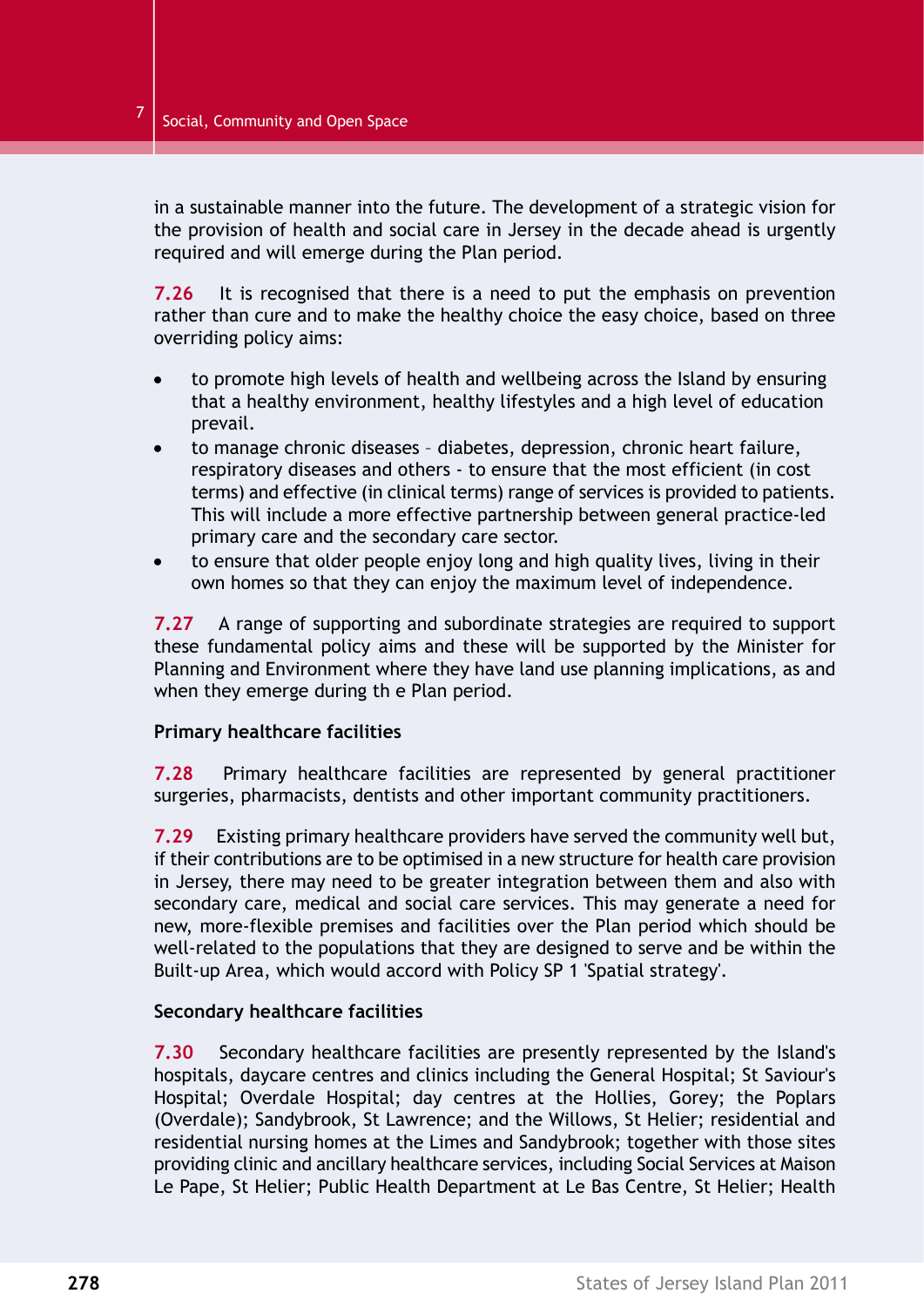Promotion and The Alcohol & Drugs Service, Gloucester Lodge, St. Saviour; Child and Adolescent Mental Health Services (CAMHS), Royde House, St. Helier; and the Ambulance Station at Rouge Bouillon as well as the Crematorium.

**7.31** The 2002 Island Plan referred to Health and Social Services' twenty-year development plan which identified the short, medium and long-term options for health provision in the Island. The short-term (five year) proposals for the General Hospital included the provision of a new community dental service and expansion of the existing day surgery which have now been completed. Over the longer-term the plan proposes further improvements to the General Hospital site with possible expansion to provide space for existing and new services for the long-term delivery of acute care: the feasibility of the General Hospital site being able to satisfy this objective is likely to be the subject of a review during the Plan period.

**7.32** Overdale Hospital and the associated services on this site remains a key strategic healthcare facility, with greater potential to meet clinical healthcare needs, and it will continue to be safeguarded for the provision of healthcare services.

**7.33** At St Saviour's Hospital, the Health and Social Services Department's 20 year property plan identified proposals for Clinique Pinel and Rosewood House, in the medium-term. Subject to a strategic review of the healthcare property requirements and estate, there is the potential for land and buildings at St Saviour's Hospital to become surplus to healthcare requirements over the Plan period: Queen's House already has planning permission for alternative uses. The site will, however, remain safeguarded for healthcare purposes until it can be demonstrated that it is no longer required.

**7.34** Any development of healthcare facilities will, in particular, need to accord with the strategic polices of the Plan and also Policy GD 1 'General development considerations'. Proposals affecting protected buildings will need to be considered within the context of Policy HE 1 'Protecting Listed buildings and places'.

### **Policy SCO 2**

#### **Healthcare facilities**

Proposals for the development of new or additional primary and secondary healthcare facilities or for the extension and/or alteration of existing healthcare premises will be permitted provided that the proposal is:

- 1. within the grounds of existing healthcare facilities, or
- 2. within the Built-up Area.
- 3. in exceptional circumstances, the provision of other specialist healthcare facilities is supported by the Health and Social Services Department, where it can be demonstrated that no other suitable site within the grounds of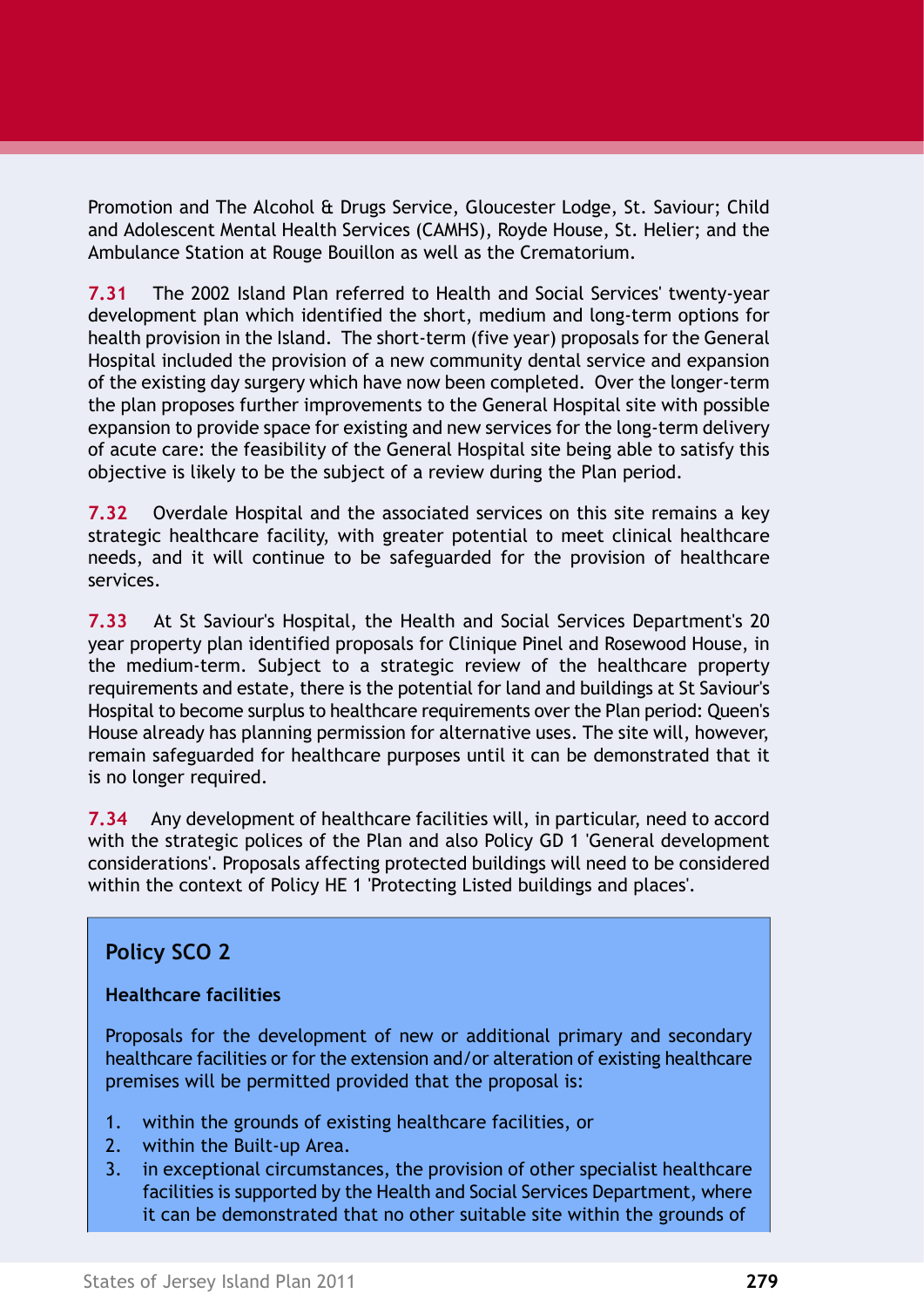existing healthcare facilities or the Built-up Area can be identified and where the rezoning of land for this purpose is approved by the States as a draft revision of the Island Plan.

The alternative development of healthcare facilities will only be permitted where it can be demonstrated that they are no longer required for healthcare purposes

# **Community facilities**

**7.35** Community facilities have a very important role in meeting local needs. 'Community facility' is an umbrella term relating to those buildings which, in most cases, provide an open and flexible space that can be used for a variety of functions and which might be met by parish halls, schools, churches and church halls, youth centres and sports halls. Such community facilities play a vital part in the day-to-day life of a community and which serve to meet a local need whilst also providing local identity and a place for the the local community to meet. There are many examples of thriving community facilities in Jersey, not least, the Island's parish halls.

**7.36** Sustaining the essential local facilities is vital to maintaining a vibrant community, as once lost to an alternative development it is very difficult for them to be replaced. Unless existing community facilities have clearly ceased to meet the need of the local community, it makes sense to retain them rather than build new and to maximise their use, in accord with the strategic principles of the Plan (see Policy SP 2 'Efficient use of resources'). Any alternative development of community facilities will, therefore, only be considered where it can be demonstrated that the premises are no longer required for that purpose .

**7.37** Community needs can change and the Minister for Planning and Environment will support the provision of new community facilities where it can demonstrated that there is a clear and justifiable need and where there has been local engagement and support. The development of major new community facilities should be considered and developed within the context of Proposal 15 'Village Plans' or Proposal 14 'Local Development Plans'.

**7.38** To ensure and enable the development of community facilities which would benefit from a harbour-side location, to include the development of a new headquarters facility for the Jersey Sea Cadets, it is considered appropriate to safeguard some land at St. Helier harbour specifically for this purpose.

**7.39** Any development of community facilities will, in particular, need to accord with the strategic polices of the Plan and also Policy GD 1 'General development considerations'.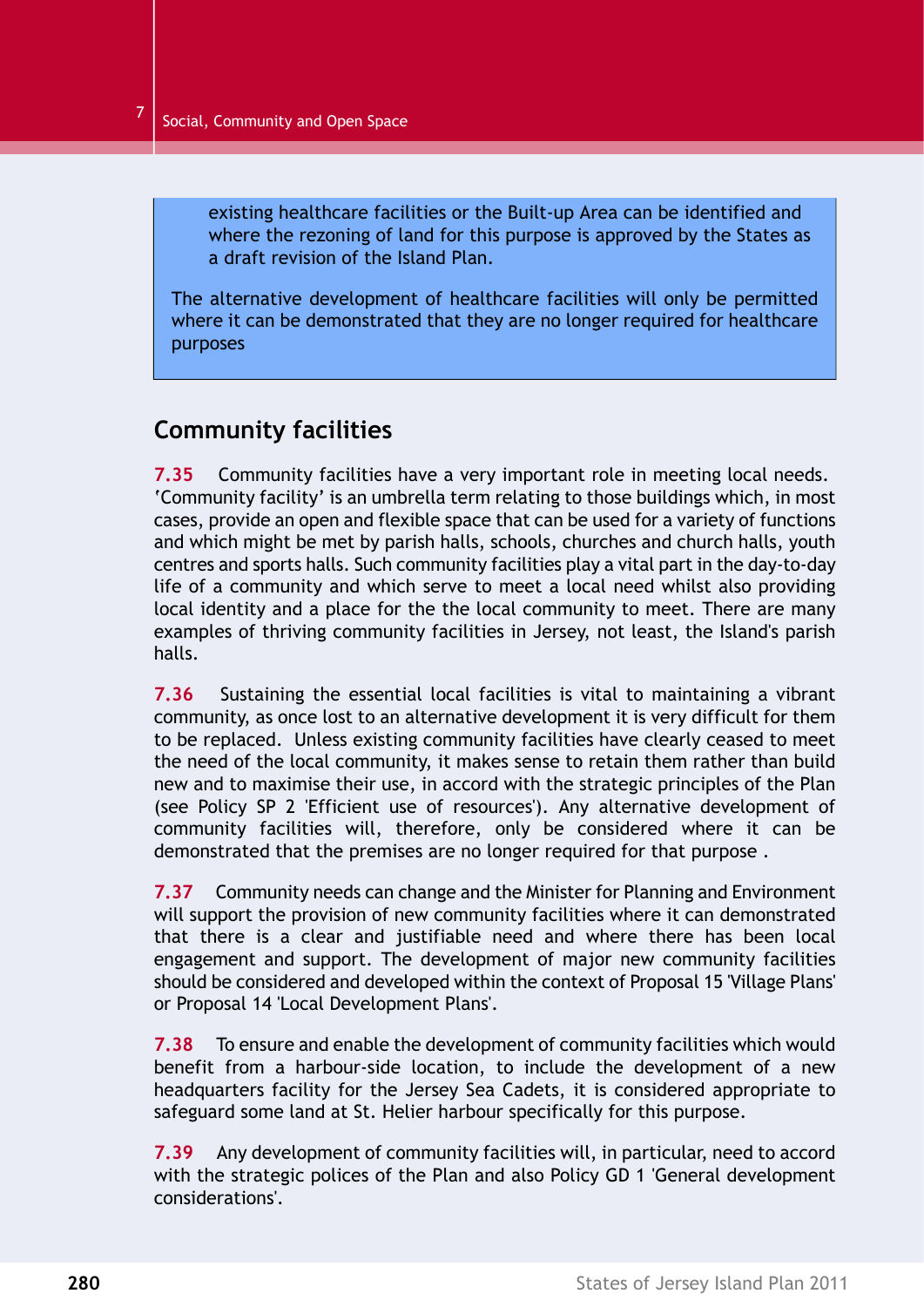# **Policy SCO 3**

### **Community facilities**

Proposals for the development of new or additional community facilities or for the extension and/or alteration of existing community premises will be permitted provided that the proposal is,

- 1. within the grounds of existing community facilities, or
- 2. within the Built-up Area;

To address deficiencies in the provision of community facilities, the following site is safeguarded for the development of community facilities, to include development of a building suitable to accommodate the headquarters facility for the Jersey Sea Cadets –

Les Galots site, Old South Pier, St. Helier

The alternative development of community facilities will only be permitted where it can be demonstrated that they are no longer required to meet the needs of the local community.

There will be a presumption against the alternative development of community facilities that do not lie in the Built-up Area.

# **Open space**

# **Planning for open space**

**7.40** Jersey has an array of open spaces ranging from formal sporting facilities, natural green space, beaches and parks which serve the whole Island; to informal spaces, both hard and soft, that form parts of the Island's built environment and which are more important on a neighbourhood level.

**7.41** In reviewing the Island Plan, it was considered important to better understand the availability of open space in Jersey and to attempt to assess whether those facilities available to Islanders meet their needs in terms of accessibility and quality in order to inform the protection and enhancement of existing open spaces and the provision of new open space. JPC Strategic Planning & Leisure Consultants were commissioned to undertake this work as part of the Island Plan preparation and their report, Outdoor Open Space, Sport and [Recreation](http://www.gov.je/PlanningBuilding/LawsRegs/IslandPlan/IslandPlanReview/Pages/BackgroundPapers.aspx) Study (July, 2008) has informed the development of the following sections.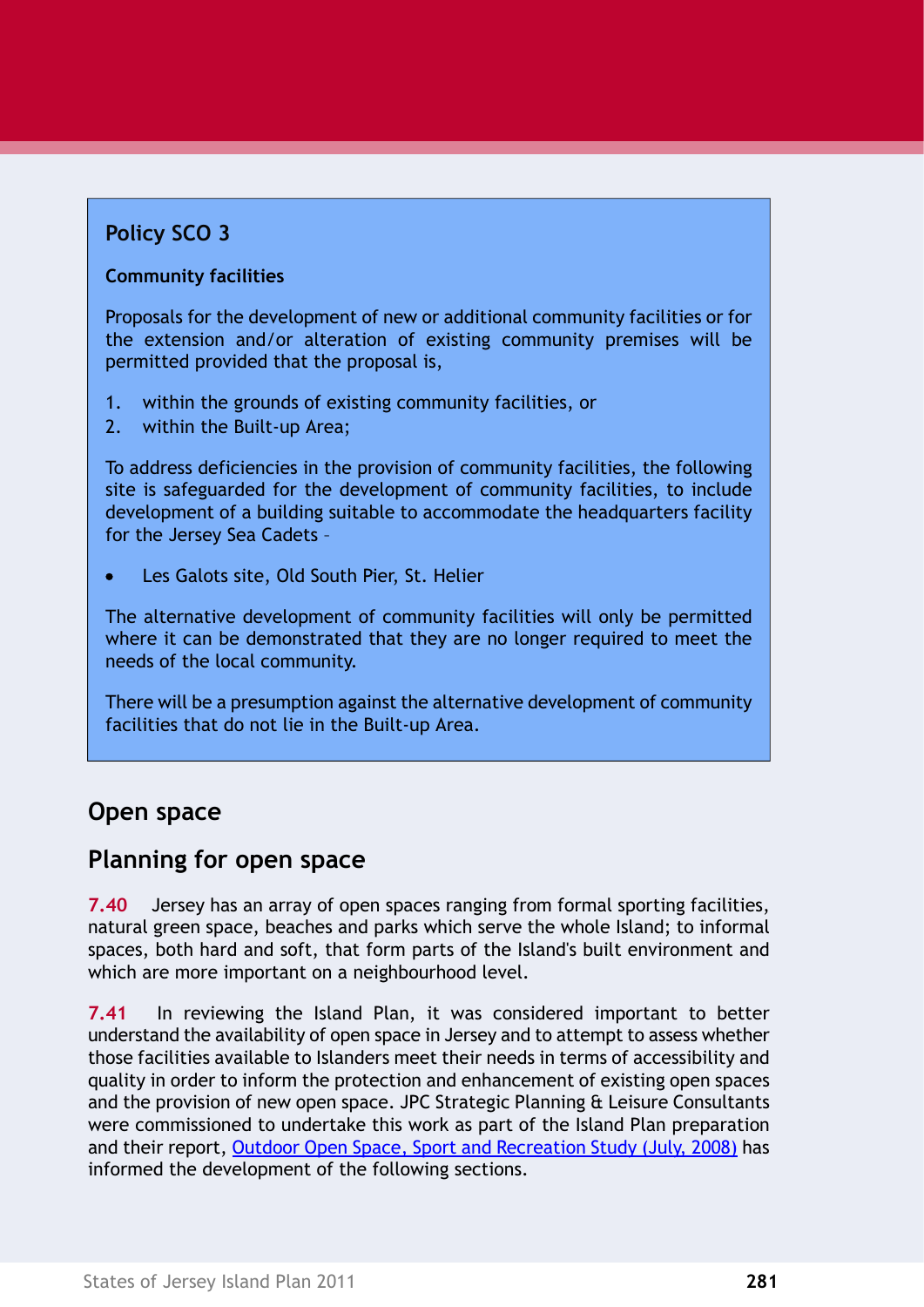#### **Provision of open space**

**7.42** To understand what open space there is in Jersey, there is a need to define what is meant by the term 'open space' and then to assess the extent of provision. Using best practice from the UK<sup>(8)</sup>, a Jersey 'open space typology' has been developed**(9)** on the basis of the following.

<span id="page-11-0"></span>

| Type of open space               | <b>Description</b>                                                                                                                                                          |
|----------------------------------|-----------------------------------------------------------------------------------------------------------------------------------------------------------------------------|
| Parks                            | Formal parks with public access                                                                                                                                             |
| Outdoor sports<br>facility       | Seasonal and fixed sports spaces, both privately and<br>publicly owned (including commercial sports facilities and<br>golf courses)                                         |
| Amenity greenspace               | Open space that is available for free and spontaneous<br>use, but not managed as a park, playing field or habitat<br>(e.g informal grassed areas in housing estates)        |
| Play space                       | Equipped children's space (pre-teens) and space for<br>teenagers                                                                                                            |
| Natural greenspace               | All natural greenspace that have some form of public<br>access                                                                                                              |
| Allotments                       | Land subdivided into rentable plots for the growing of<br>produce                                                                                                           |
| Cemeteries and<br>churchyards    | Open spaces around churches and separate burial grounds                                                                                                                     |
| Civic space                      | Open public spaces with hard surfaces between buildings<br>or, particularly in the rural context, associated with civic<br>buildings or landmarks.                          |
| Linear open space                | Linked paths or routes for recreation and travel (walking,<br>cycling and horse riding)                                                                                     |
| <b>Beaches</b>                   | Accessible coastal spaces between High and Low Water<br>Marks                                                                                                               |
| Visually important<br>open space | Open spaces that may not be publicly accessible or<br>functional for recreation or leisure, but which play an<br>important role in contributing to the character of an area |

#### **Table 7.1 Typologies of open space in Jersey**

<sup>8</sup> outlined in Planning Policy Guidance 17: Planning for Open Space, Sport and [Recreation](https://www.gov.uk/planning-permission-england-wales) and with reference to Open space strategies: best practice guidance

<sup>9</sup> section 5.0 Outdoor Open Space, Sport and [Recreation](http://www.gov.je/PlanningBuilding/LawsRegs/IslandPlan/IslandPlanReview/Pages/BackgroundPapers.aspx) Study (July, 2008)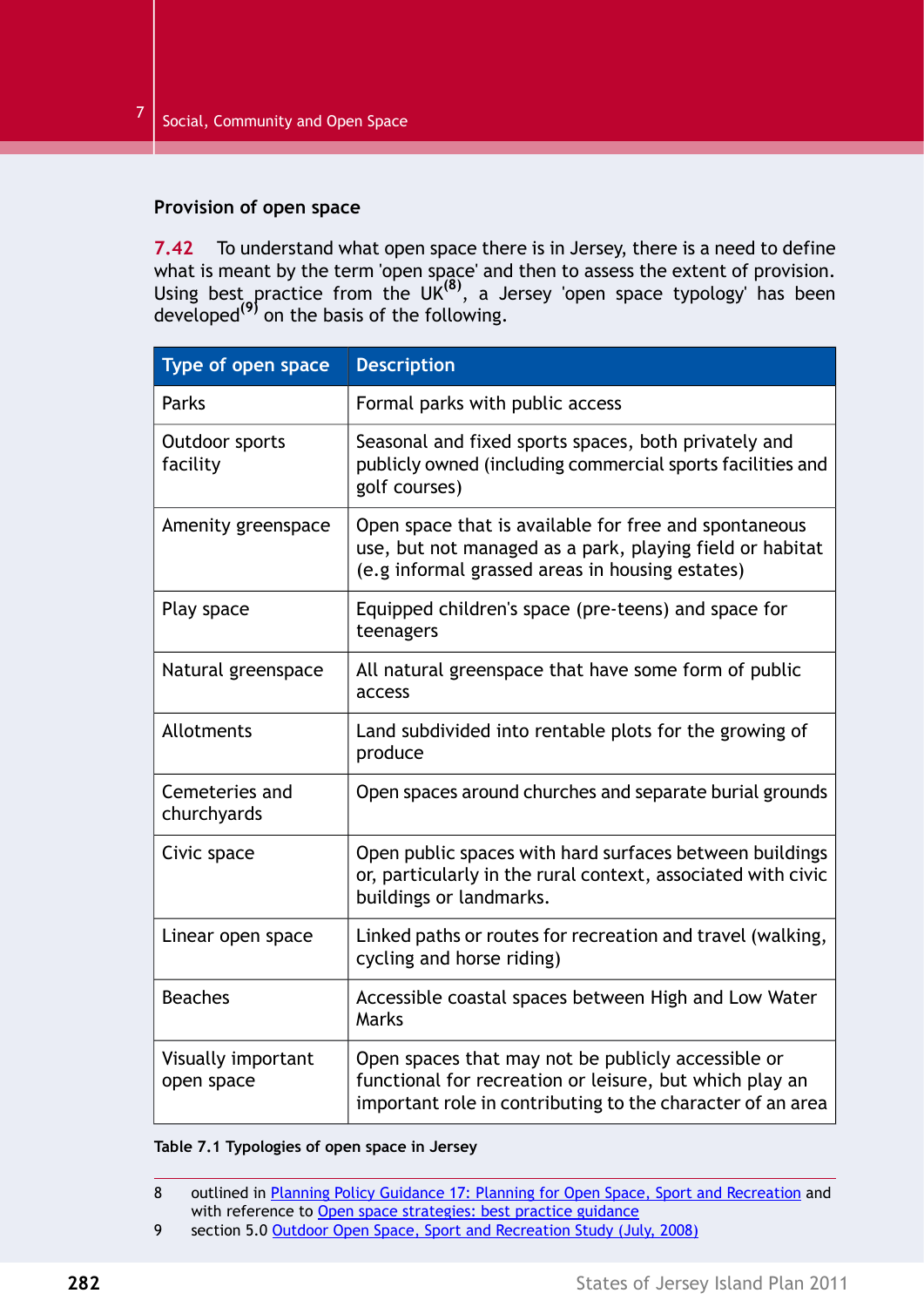**7.43** The existing or potential recreation utility of a site is a function of its size, location, shape, topography and internal site features: even very small sites are potentially large enough to accommodate meaningful recreation activity. For the Outdoor Open Space, Sport and [Recreation](http://www.gov.je/PlanningBuilding/LawsRegs/IslandPlan/IslandPlanReview/Pages/BackgroundPapers.aspx) Study (July, 2008), all sites larger than 1 vergée (0.17 ha) have been assessed and included. Whilst many of these sites are small, they are still sufficiently large to accommodate, for example, an equipped play area, tennis court, or 'pocket park' and to have some value and utility as open space.

**7.44** The location of a space will also have a profound impact on its recreation utility for reasons, for example, of safety, accessibility, security, and nuisance. In short there can be no hard and fast rules for determining the recreation utility of a site for the community. This has meant that judgements have been made on a site by site basis as to what should be included and excluded for these purposes: full details of all of the sites identified and included in the assessment are contained within the study report**(10)** and associated maps.

| Type of open space         | Provision (vergée/ha) |
|----------------------------|-----------------------|
| Parks                      | 196 / 35              |
| Outdoor sports facility    | 403 / 72              |
| Amenity greenspace         | 129/23                |
| Play space                 | 16/3                  |
| Natural greenspace         | 5,205 / 936           |
| Cemeteries and churchyards | 117 / 21              |
| Civic space                | 6/1                   |
| <b>Beaches</b>             | 5,536 / 996           |
| Total <sup>(12)</sup>      | 11,609 / 2087         |

**Table 7.2 Overall provision of open space in Jersey (11)**

**7.45** The audit of open space, sport and recreational facilities in the Island has found that there is a wide range of open space that provides varied opportunities for recreation. Provision is dominated by areas of natural greenspace and beaches, as well as the network of green lanes that provide considerable access to 'the countryside'. The Island also has more formal provision in the form of sports grounds, play areas and parks.

<sup>10</sup> (Outdoor Open Space, Sport and [Recreation](http://www.gov.je/PlanningBuilding/LawsRegs/IslandPlan/IslandPlanReview/Pages/BackgroundPapers.aspx) Study (July, 2008))

<sup>12</sup> Linear open space, allotments and school grounds not included

<sup>11 (</sup>Outdoor Open Space, Sport and [Recreation](http://www.gov.je/PlanningBuilding/LawsRegs/IslandPlan/IslandPlanReview/Pages/BackgroundPapers.aspx) Study (July, 2008))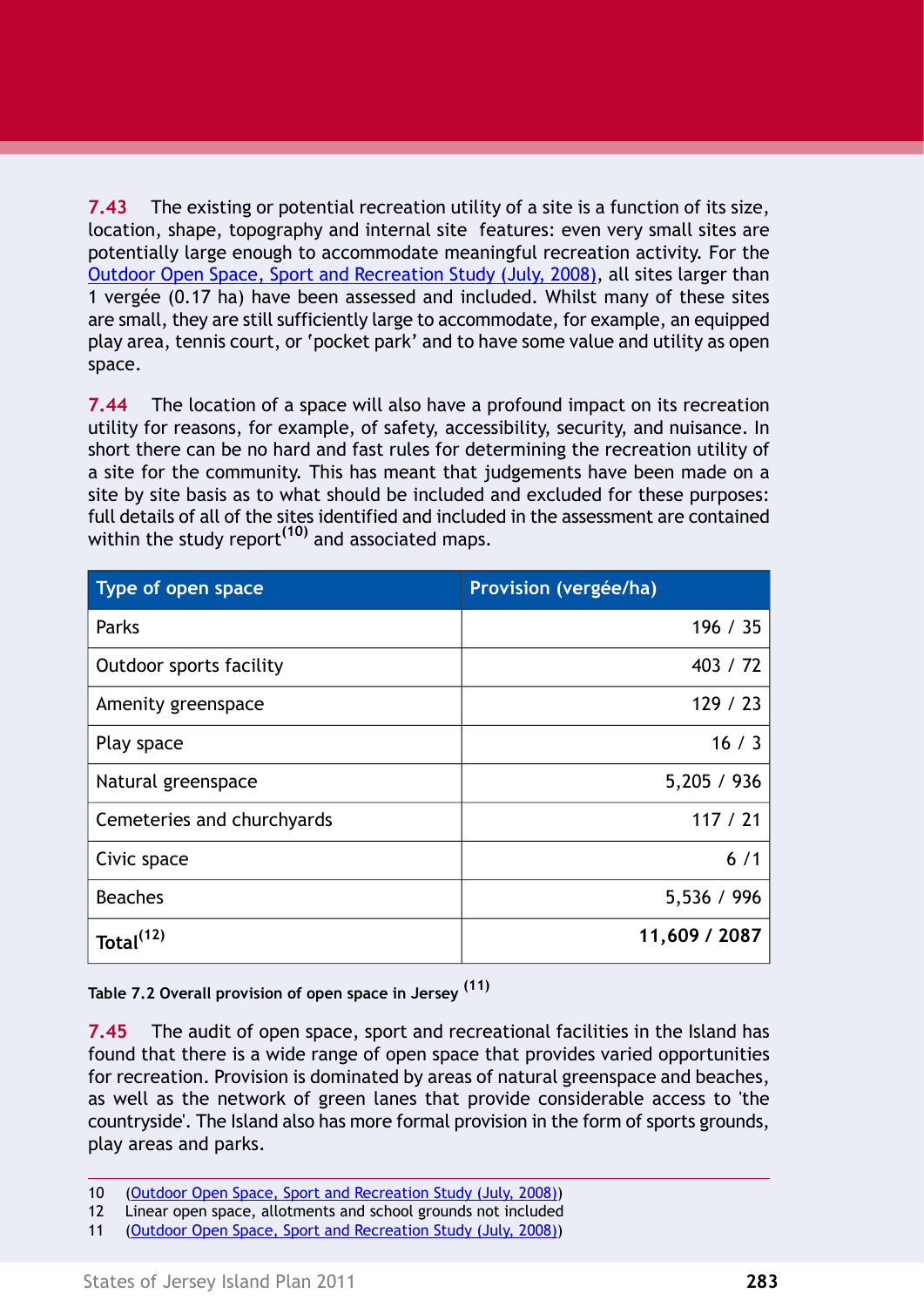**7.46** Provision varies widely across the Island, with differences in provision in the predominantly urban parishes compared to the rural parishes. However, as the Island is relatively small and easily accessible, the provision of facilities needs to be considered on both a local level and at an Island-wide level.

#### **Demand and need for open space**

**7.47** For the assessment of the extent of provision of open space to be meaningful and useful to planning policy, it needs to be related to an assessment of the demand and need for open space in Jersey. The Outdoor Open Space, Sport and [Recreation](http://www.gov.je/PlanningBuilding/LawsRegs/IslandPlan/IslandPlanReview/Pages/BackgroundPapers.aspx) [Study](http://www.gov.je/PlanningBuilding/LawsRegs/IslandPlan/IslandPlanReview/Pages/BackgroundPapers.aspx) has used open space assessment information, together with findings from a policy and stakeholder review, and information from community consultation, to inform the development of potential standards for open space, sport and recreation provision in Jersey in order to develop an understanding of 'need'; and to assess how the current level of provision performs in meeting this need and future demand**(13)** . It proposes the development of standards for five of the open space typologies - parks, play space, outdoor sports facilities, amenity greenspace, and natural greenspace - based on the components of quantity, quality and accessibility, as follows:

| <b>Typology</b>         | <b>Quantity standard</b><br>(vergée/1,000 popn) | <b>Access standard</b><br>(metres) |
|-------------------------|-------------------------------------------------|------------------------------------|
| Parks                   | 2.80                                            | 500                                |
| Play space              | 0.55                                            | 500                                |
| Outdoor sports facility | 4.44                                            | 3,000                              |
| Amenity greenspace      | 1.40                                            | 500                                |
| Natural greenspace      | 5.50                                            | 500                                |

**Table 7.3 Summary of potential quantity and access standards for open space**

**7.48** Using these potential standards, an assessment of supply and demand has been made, in the Outdoor Open Space, Sport and [Recreation](http://www.gov.je/PlanningBuilding/LawsRegs/IslandPlan/IslandPlanReview/Pages/BackgroundPapers.aspx) Study**(14)** . There are some particular characteristics applicable to Jersey that need to be taken into account in any consideration of the outcome of this work, including:

the Island has large areas of natural greenspace and beaches which provide huge opportunity for informal recreation;

<sup>13</sup> see section 6.0 Outdoor Open Space, Sport and [Recreation](http://www.gov.je/PlanningBuilding/LawsRegs/IslandPlan/IslandPlanReview/Pages/BackgroundPapers.aspx) Study (July, 2008)

<sup>14</sup> see section 6 of Outdoor Open Space, Sport and [Recreation](http://www.gov.je/PlanningBuilding/LawsRegs/IslandPlan/IslandPlanReview/Pages/BackgroundPapers.aspx) Study. Assessment is based on earlier population estimate of 89,300.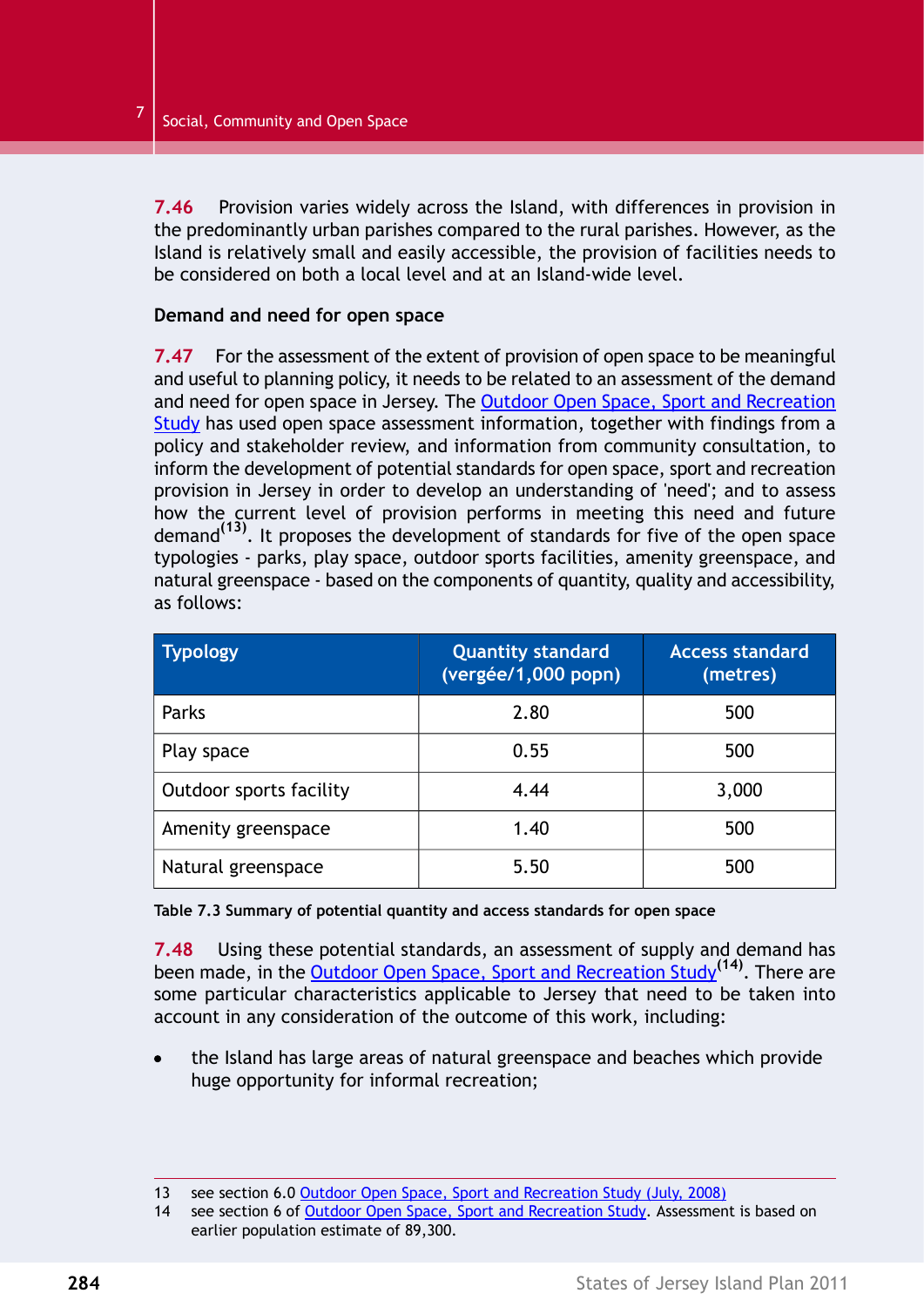- participation rates in outdoor sport are higher than the UK and people do and will travel throughout the Island to use facilities;
- the provision of more formal facilities such as parks, play areas and amenity space have more significance in urban areas, as many of the rural areas benefit from access to natural greenspace and beaches.

**7.49** Having regard to the above, the main observations from the study are:

- there is an abundance of natural greenspace and adequate amenity greenspace  $\bullet$ provision, however, the quantity of and accessibility to open spaces of these types is more challenging in urban areas;
- the current provision of outdoor sports facilities for the Island as a whole is sufficient, with some issues of local access, particularly in urban areas;
- there is an under-supply of parks in the Island, however, their provision needs to be taken in context with provision of other types of open space, particularly in rural areas. In urban areas under-supply of parks may have more significance, particularly if future development needs are to be predominantly met in the urban areas;
- there is an under-supply of play space across the Island.

**7.50** Further work is required to review the findings of the study, in particular to assess the robustness and applicability of the proposed standards to the existing and future population projections for the Plan period. Whilst the study has usefully identified and assessed the extent of provision at an Island-wide and parish level, of greater relevance is the adequacy and accessibility of facilities to local neighbourhoods, and further work is required to review the assessment and to develop, in consultation with other stakeholders, how provision might be made or enhanced where deficiencies in quantity, quality or accessibility are identified.

**7.51** As identified in the report, this might also include the use of planning obligation agreements to secure developer contributions, possibly on a tariff basis, for the provision, maintenance and enhancement of open space: the use of such planning obligation agreements is already provided for in Policy GD 4 'Planning obligations'.

**7.52** The Minister will seek to undertake this further work through the development of an Open Space Strategy, in the form of supplementary planning guidance, during the Plan period. This work also has the potential to complement the proposals to develop a public realm strategy for St Helier.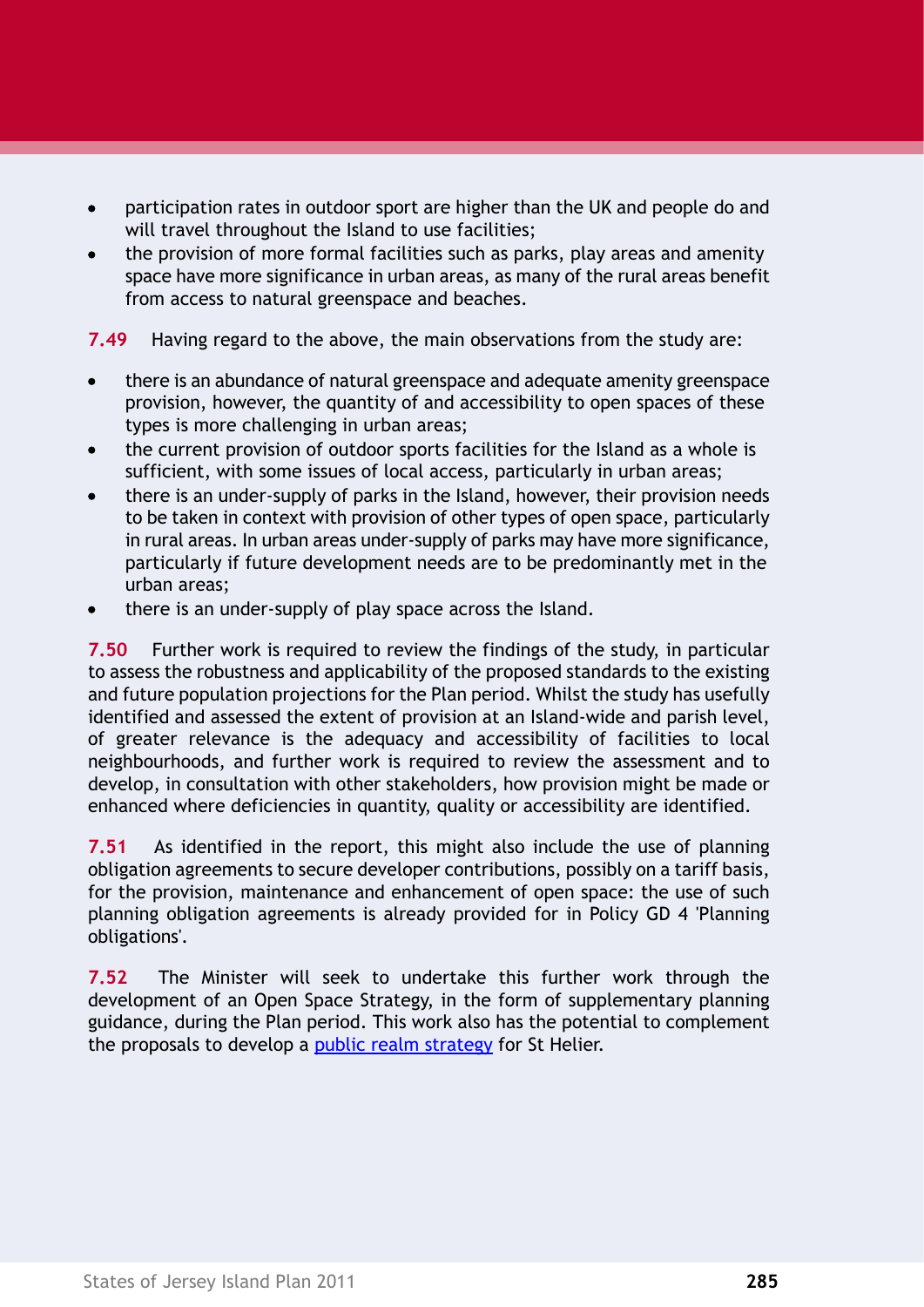### <span id="page-15-0"></span>**Proposal 22**

#### **Open Space Strategy**

To ensure the adequate provision, accessibility and quality of open spaces throughout the Island and in local neighbourhoods, the Minister for Planning and Environment will, in consultation with relevant stakeholders and through engagement with the local community, develop and adopt an Open Space Strategy which will:

- identify open space provision throughout the Island and define its quality  $\bullet$ and accessibility,
- develop Jersey standards for the provision, quality and accessibility of open space, which include considerations of safety, convenience and ease of access, with particular regard given to the mobility-impaired and the elderly when living communally;
- assess the need for the provision and/or enhancement of open space,  $\bullet$
- work with stakeholders to develop proposals and policies to deliver new  $\bullet$ or enhanced provision, including the potential introduction and use of new planning policies to realise objectives.
- include a review of the ability of States-owned and privately-owned land to contribute towards the need for, and quality of, open space provision, particularly in St. Helier and other parts of the Built-up Area.

### **Protection of open space**

**7.53** On the basis of the assessment of the availability and potential need for open space in Jersey, as set out in the Outdoor Open Space, Sport and [Recreation](http://www.gov.je/PlanningBuilding/LawsRegs/IslandPlan/IslandPlanReview/Pages/BackgroundPapers.aspx) Study (July, [2008\),](http://www.gov.je/PlanningBuilding/LawsRegs/IslandPlan/IslandPlanReview/Pages/BackgroundPapers.aspx) it is important that the existing level of provision, across all types of open space identified as set out in Table 7.1 ['Typologies](#page-11-0) of open space in [Jersey'](#page-11-0), is protected from inappropriate development and loss.

**7.54** The protection of open space is particularly important in the Built-up Area where competing development pressures are greatest. Indeed, its retention and enhancement is now all the more important in support of the regeneration of the Island's urban environment and the desire to promote urban living. Within the context of the Built-up Area, open space - particularly that identified as visually important open space - may have no public access or recreational utility, but may perform an important visual and environmental function.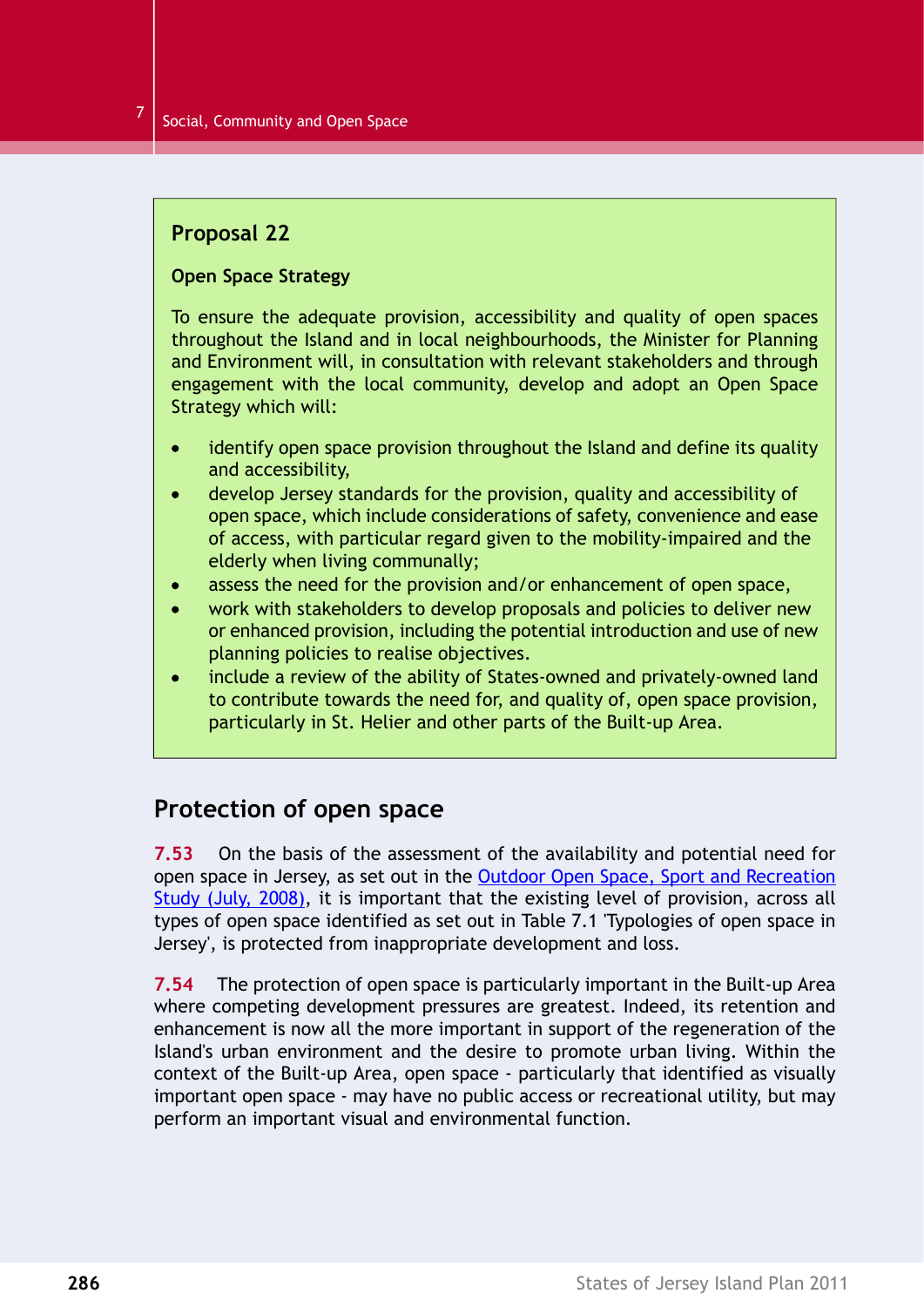# <span id="page-16-0"></span>**Policy SCO 4**

#### **Protection of open space**

The Minister for Planning and Environment will protect existing open space provision and the loss of open space will not be permitted except where it can be demonstrated that:

- 1. its loss will have no serious impact on the adequacy, quality and accessibility of provision of the type of open space affected by the proposal; or
- 2. alternative replacement provision of the same or better extent, quality and accessibility of open space can be provided; or,
- 3. the proposal will be of greater community or Island benefit than the existing open space resource; or
- 4. its loss would not seriously harm the character and appearance of the locality.

**7.55** The areas of protected open space to which Policy SCO4 applies are designated on the [Proposals](http://maps.digimap.je/islandplan/) Map**(15)**and illustrated at Map 7.1.



**Map 7.1 Protected Open Space**

15 <http://maps.digimap.je/islandplan/>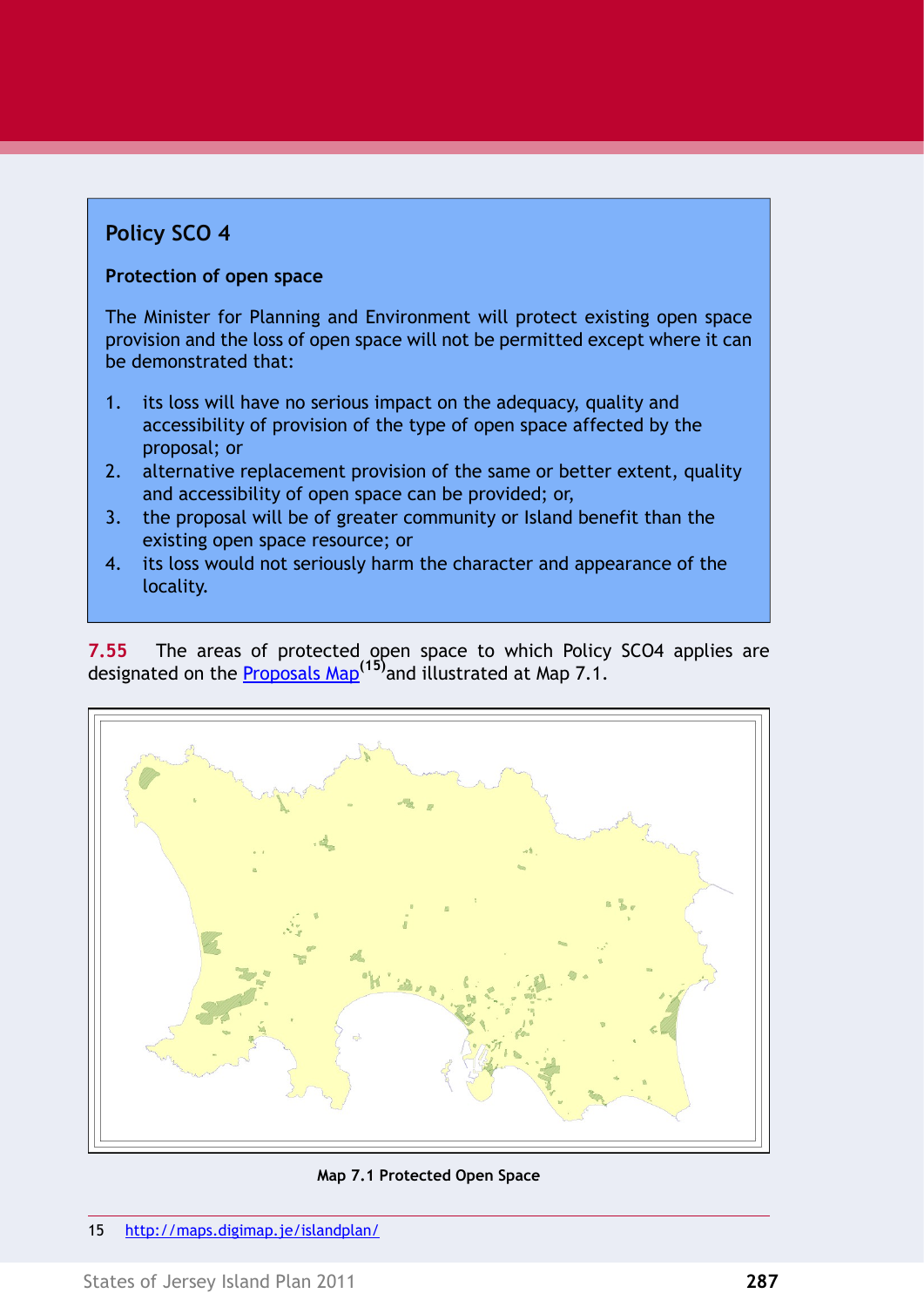### **Provision and enhancement of open space**

**7.56** In addition to protecting existing open space, the provision of open space that is of a sufficient standard and quality is important. The [Outdoor](http://www.gov.je/PLANNINGBUILDING/LAWSREGS/ISLANDPLAN/Pages/default.aspx) Open Space, Sport and [Recreation](http://www.gov.je/planningbuilding/lawsregs/islandplan/islandplanreview/Pages/index.aspx) Study (July, 2008) provided an initial assessment of quality across open space typologies**(16)** , much of which is related to management and operational issues. These matters will be reviewed with stakeholders as part of the development of the Proposal 22 'Open Space [Strategy'.](#page-15-0) Where there are land-use planning implications, the enhancement of existing open space will be supported by the Minister for Planning and Environment, where it is appropriate to do so, having regard to issues of design and impact on character, as set out in policy GD1 'General Development Considerations' and other locational policies relating to those landscape settings of greater sensitivity: these are represented by Policy HE 3 'Preservation or enhancement of Conservation Areas'; Green Zone, and Coastal National Park policies and also that consideration is given to any potential impact for the 'Marine Zone'.

**7.57** There are several proposals to provide new urban open spaces, detailed plans for which will emerge within the context of work associated with BE2 Delivery of the St Helier Waterfront and proposal 11 St Helier Regeneration Zones. It is appropriate to safeguard these sites for open space use pending the development of more detailed policies and proposals. The sites are as follows:

- **Town Park**: first proposed in the mid-1990s, implementation of the new Town Park is underway and due for completion in 2012. The park has the potential to transform this area of the town and encourage local regeneration, whilst providing a much needed local open space;
- **Mont de la Ville linear park**: this proposal relates to the enhancement of existing routes and the connection of existing and proposed open spaces at Fort Regent, South Hill and La Collette Gardens. This has the potential to provide a connected network of open space from the town centre to the coastline;
- **La Collette 2 open space**: the planning framework for the use of land at the La Collette 2 reclamation facility envisages the provision of a significant area of open space at the completion of reclamation activity. Whilst originally proposed to be publicly accessible, this area is within an identified area of risk, owing to the proximity of hazardous installations. On this basis, the area remains to be developed as open space, to provide an important visual feature and landscape buffer, but will not be publicly accessible.Public safety must remain the key consideration but the Minister for Planning and Environment will work with other stakeholders to achieve the maximum degree of public access that can be achieved without unacceptable risk.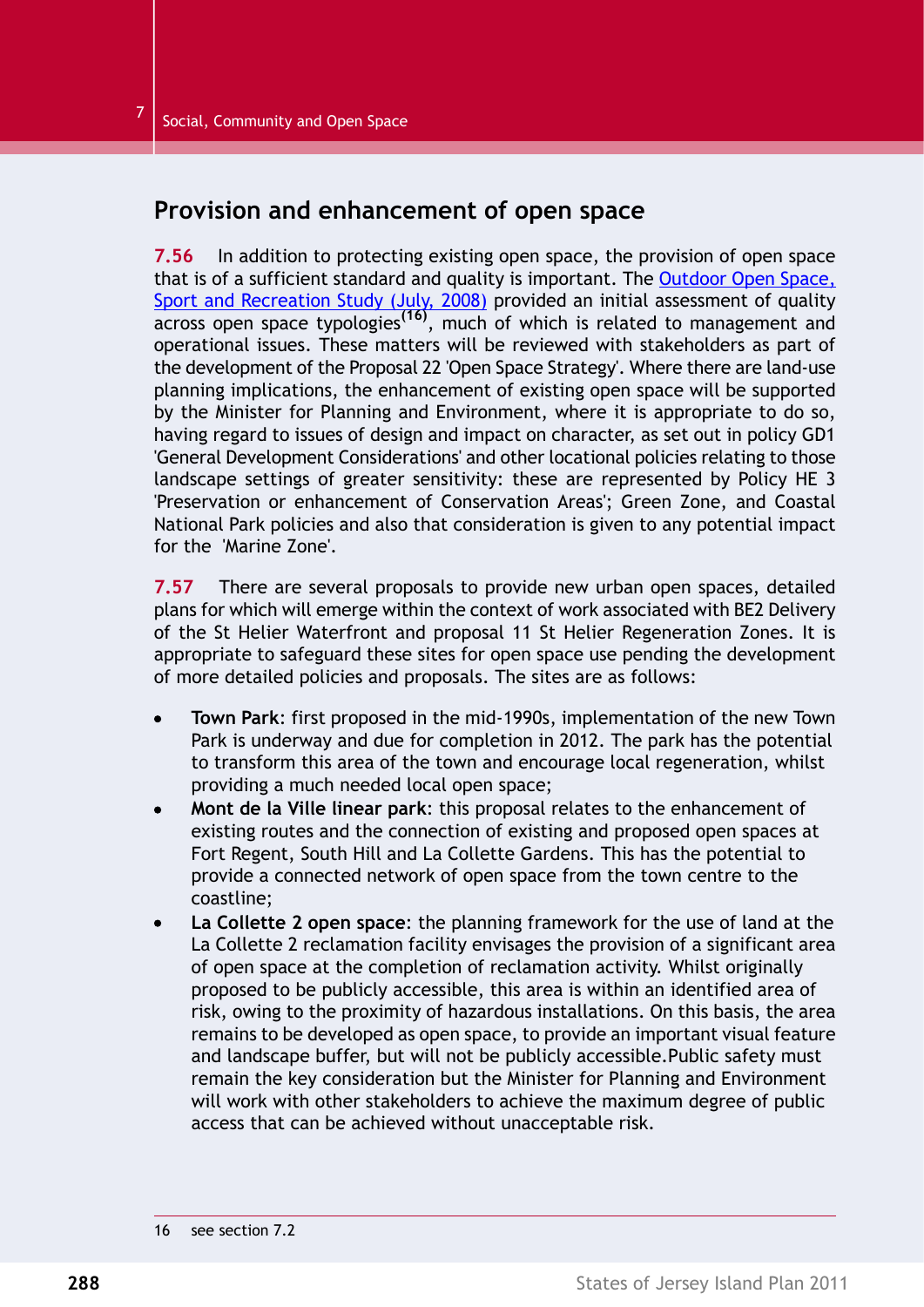

**Map 7.2 Proposed New Urban Spaces**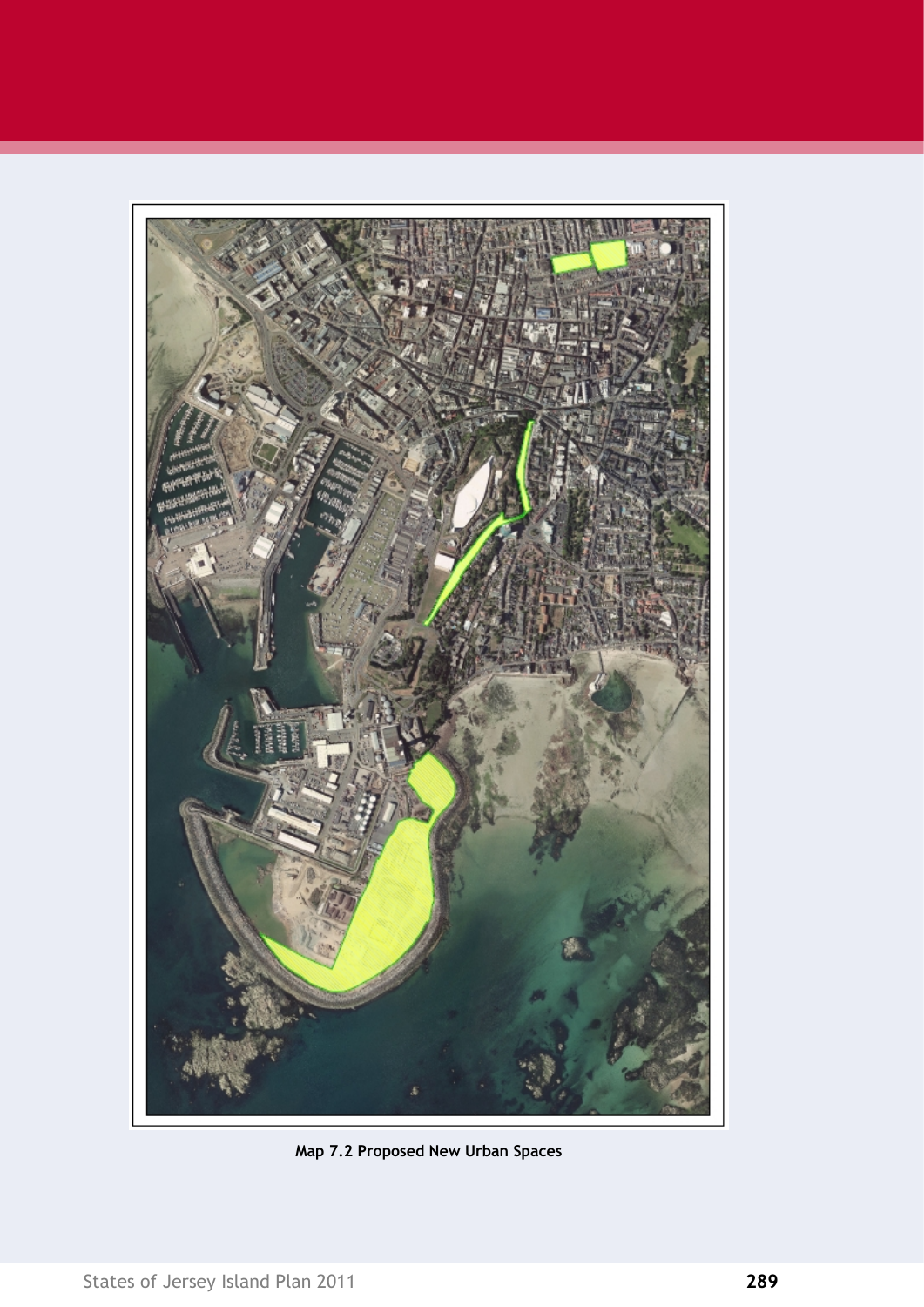**7.58** There is a need to ensure that along with new development in the Built-up Areas, there is adequate provision of new, good quality open space. This is particularly relevant given the proposed intensification of development on existing built sites and in the existing Built-up Area. The Minister will, therefore, ensure that all new development makes adequate provision for open space in line with supplementary planning guidance to be developed and adopted by the Minister in accord with Proposal 22 'Open Space [Strategy'](#page-15-0)

### <span id="page-19-0"></span>**Policy SCO 5**

#### **Provision and enhancement of open space**

Proposals for the provision of new or an extension or enhancement of existing open space will be permitted in the Built-up Area.

The development of new or an extension or enhancement of existing open space in a Conservation Area or the Green Zone will be permitted where it does not seriously harm the character of the area and is in accord with policies Policy HE 3 'Preservation or enhancement of Conservation Areas' and Green Zone.

The development of new or an extension or enhancement of existing open space in the Coastal National Park will not be permitted except where it is in accord with policies NE5 'Coastal National Park'; NE8 'Access and Awareness' and 'Policy EVE 3 'Tourism support facilities in the countryside''.

The following areas are identified on the Island Proposals Map for the provision of new open space and their development for other purposes will not be permitted, unless in accord with plans and proposals emerging in the context of proposal 12 St Helier Regeneration Zones;

- 1. the Town Park;
- 2. the Mont de la Ville linear park; and
- 3. La Collette 2 open space

To ensure the adequate provision, accessibility and quality of open spaces throughout the Island and in local neighbourhoods, the Minister for Planning and Environment will require the provision of open space in association with new development. Development proposals which do not make adequate open space provision will not be approved. Open space provision will need to be made in accord with supplementary planning guidance to be developed and adopted by the Minister in accord with Proposal 22.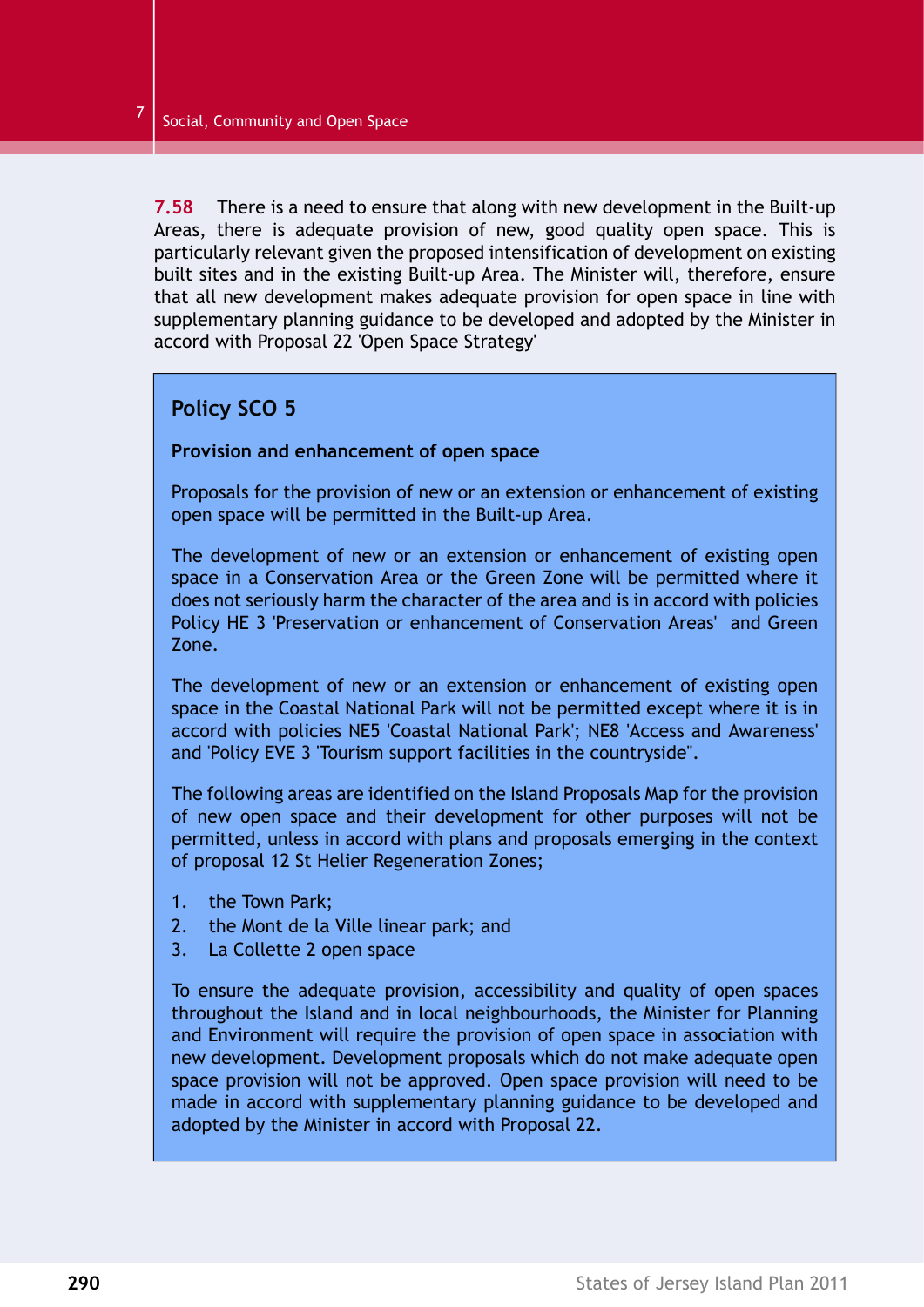# **Allotments**

**7.59** An allotment site - defined as an area of land subdivided into individually rentable plots for the growing of produce - can be a valuable green space and an important community asset, particularly for people with small or no garden of their own. They can enhance people's quality of life being places for community interaction, provide fresh food and encourage exercise.

**7.60** Unlike England, where there is legislation**(17)** requiring the provision of allotment gardens, Jersey does not have a culture of allotment provision and use. There is, however, evidence of an increasing demand for the provision and use of allotments: the established allotment site at Gorey**(18)** is oversubscribed and there have been a number of proposals for the development of new allotment sites, at least one of which has now been realised at Les Creux Country Park in St Brelade.

**7.61** Allotments should be well located to the communities that they are intended to serve for the convenience of users and to reduce the need to travel: ideally, they are best located within or adjacent to the Built-up Area. Some provision may need to be made, however, for parking, where allotments are provided, depending upon their location.

**7.62** In assessing proposals for the provision of allotment sites, consideration will need to be given to their impact for the use of the land in particular in terms of its value for agriculture, and to the character of the countryside. To minimise the visual impact of allotments, which will always be characterised by the provision of sheds for storage, the regulation of the erection of buildings, means of enclosure and other structures will be undertaken through the planning process, either by condition relating to the provision of details or the requirement for proper management and a code of practice for the allotment site.

**7.63** Any proposals for the development of allotments sites will need to take account of Policy GD 1 'General development considerations'.

**7.64** In accord with policies which seek to protect the provision of open space, the loss of allotment sites, or proposals for their alternative use, will generally be resisted. Where there is no longer a requirement or demand for allotment use in a locality, the land should be restored to its former use and all structures associated with the allotment removed.

<sup>17</sup> Provision of allotments is a statutory requirement under the Small Holdings and Allotments Act, 1908

<sup>18</sup> Field 155, Chemin des Maltieres, Grouville